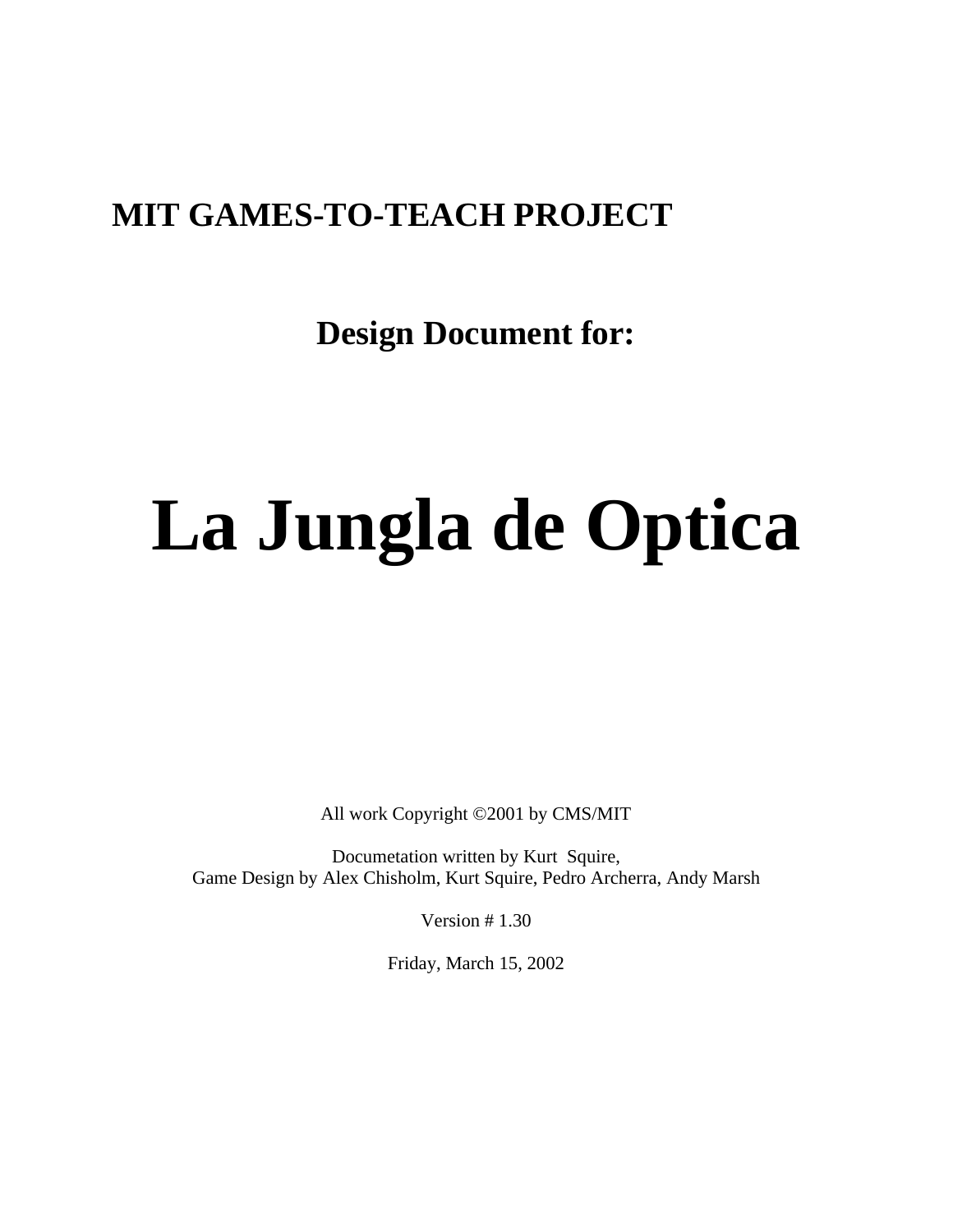# **Table of Contents**

|                  | -1 |
|------------------|----|
|                  |    |
|                  |    |
|                  |    |
|                  |    |
|                  |    |
|                  |    |
|                  |    |
|                  | 26 |
|                  |    |
|                  | 31 |
|                  |    |
| WORLD EDITING 33 |    |
|                  | 36 |
|                  |    |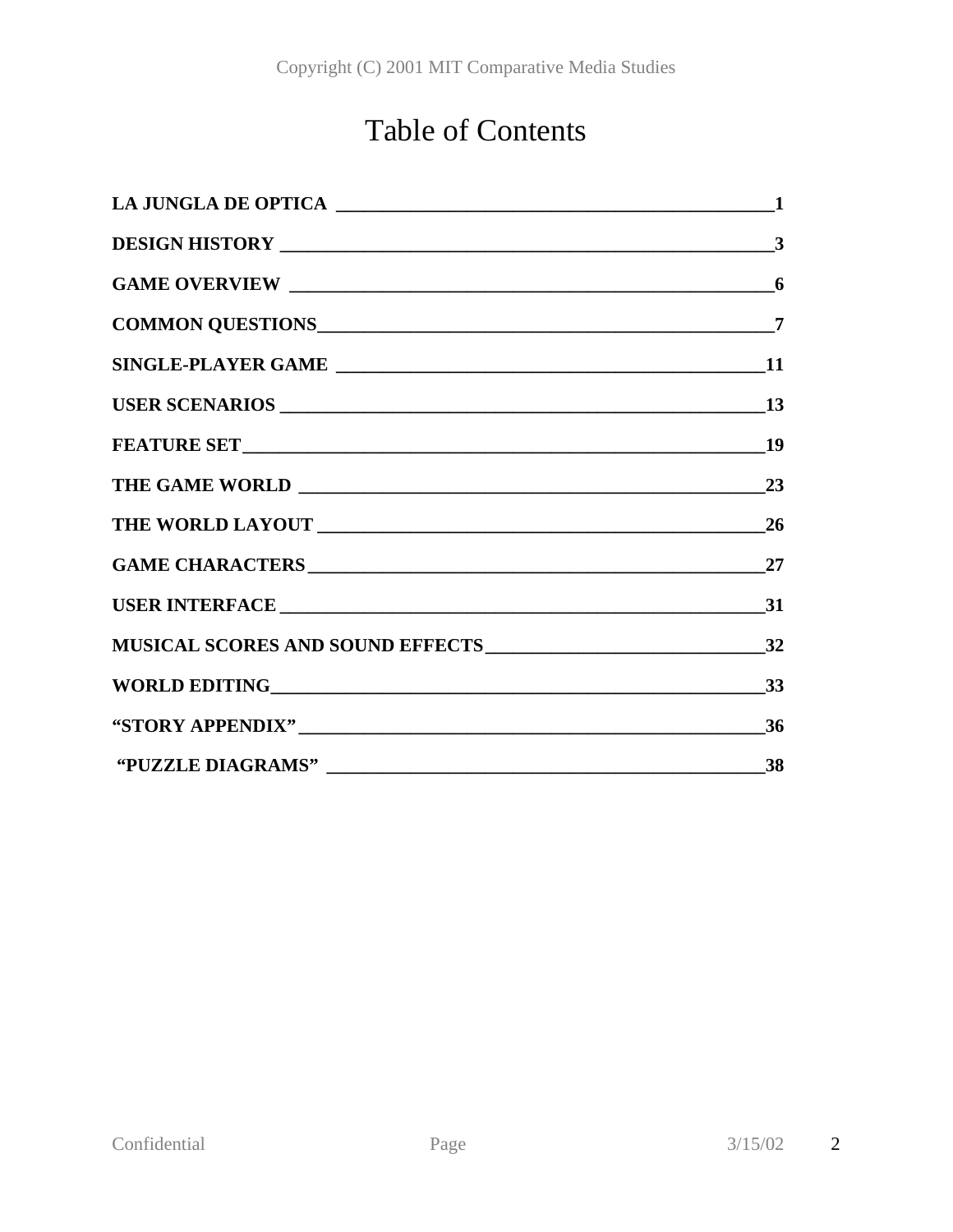# **Design History**

# **Overview.**

This document was created the summer of 2001. Kurt Squire put it in a template, November 2001.

The design history explains the history of the document, including major changes. It helps us track what was done, by whom, and for what rationale.

# **Version 1.1**

Updates by Kurt Squire 11/12/01.

- 1. Updated Table of Contents.
- 2. Added User Scenarios.

# **Version 1.2**

Updates by Kurt Squire 11/26/01.

- 1. Added proper credits
- 2. Added User AIs.
- 3. Several wording changes.
- 4. Added scenarios 6-7
- 5. Added single player / player + Melanie game dynamic

### **VERSION 1.3**

Updates by Kurt Squire 12/15/01.

- 3. Corrected spelling and wording errors
- 4. Moved appendices to beginning for better presentation

#### **Version 1.4**

Updates by Kurt Squire

Corrected grammar issues. Tightened prose.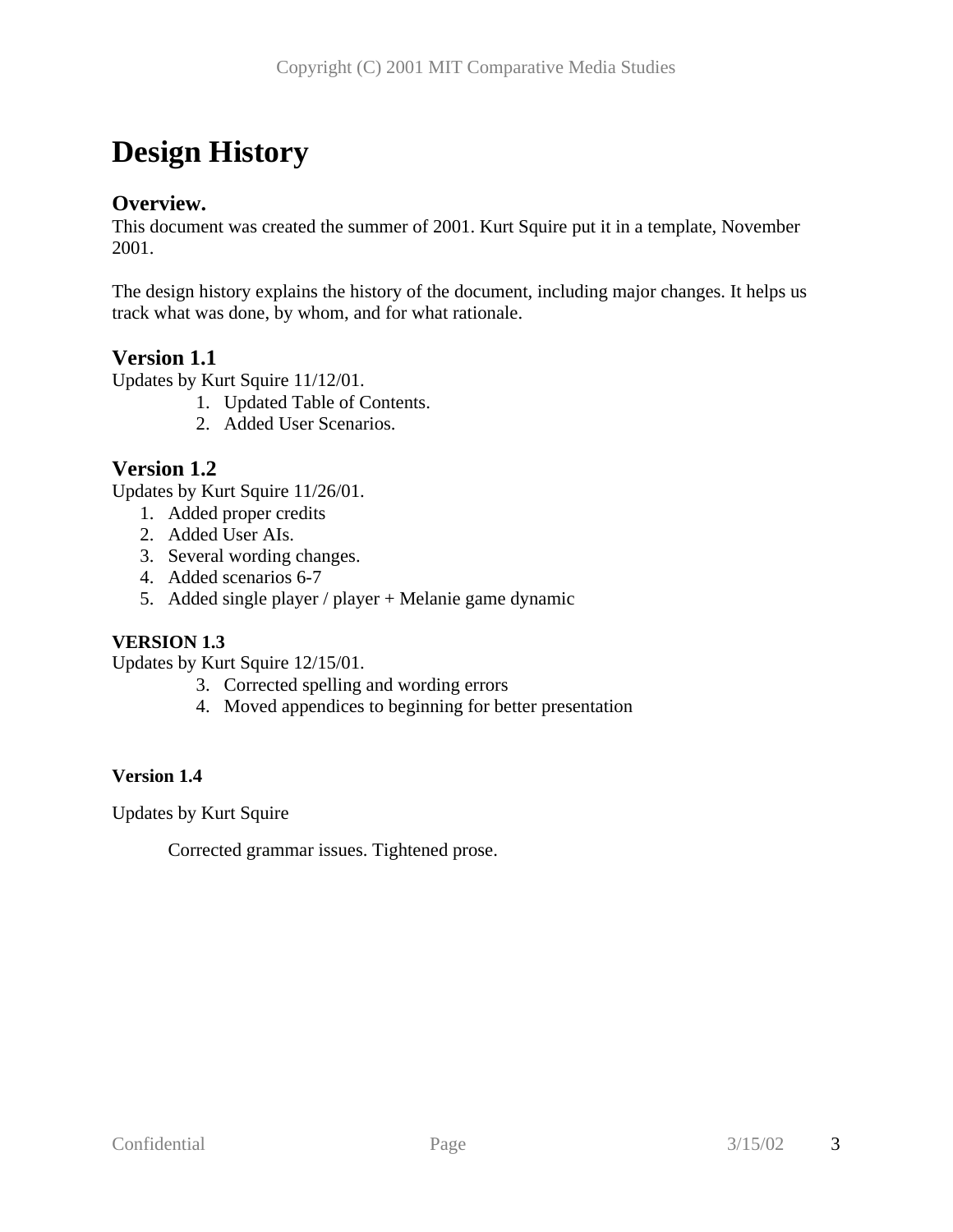#### **Jungla de Optica**

Professor Carlson, an archaeologist, and his niece Melanie have been in the jungle for several months, exploring Mayan ruins in search of the *Sien de la Luz* -- the Temple of Light --a legendary chamber of glass and jewels that's breathtaking in both its artistic beauty and scientific sophistication.

As Carlson and Melanie work, bandits arrive and steal valuable artifacts from nearby ruins. Learning that Carlson has found the mystical Sien de la Luz, the thieves raid his camp and maim his leg when he refuses to divulge the location of the temple. Carlson, desperate to protect and save Melanie but unable to move beyond their destroyed encampment, begins to lose hope. He sends his niece out on short hikes through the jungle to find help. That's when the player arrives...



The player is dropped deep in the Amazon -- in the fabled Jungle of Optics. Initially, the player is not sure of who he /she is and why he/ she's there. Soon, the player meets Melanie, who takes the player back to camp to meet Carlson. There, Carlson and Melanie explain that the player will need to help them escape the horde of treasure bandits and return home.

Through this adventure simulated world game, players will:

- (1) Learn basic concepts and equations in optical physics.
- (2) Apply what they learn to solving problems in "mission critical" scenarios.
- (3) Travel through a rich, textured game and narrative space that makes learning meaningful and fun.

Players learn by doing as they use their knowledge of optics to solve optics puzzles and complex open-ended problems. In addition to rich real-time feedback, players and teachers both will receive detailed analysis of students' progress in the game. Players demonstrate knowledge of physics by constructing artifacts, such as telescopes and cameras, and by completing puzzles, where they position mirrors and lenses. The game records players' progress through the temple, offering an analysis of user performance that can be used for assessments.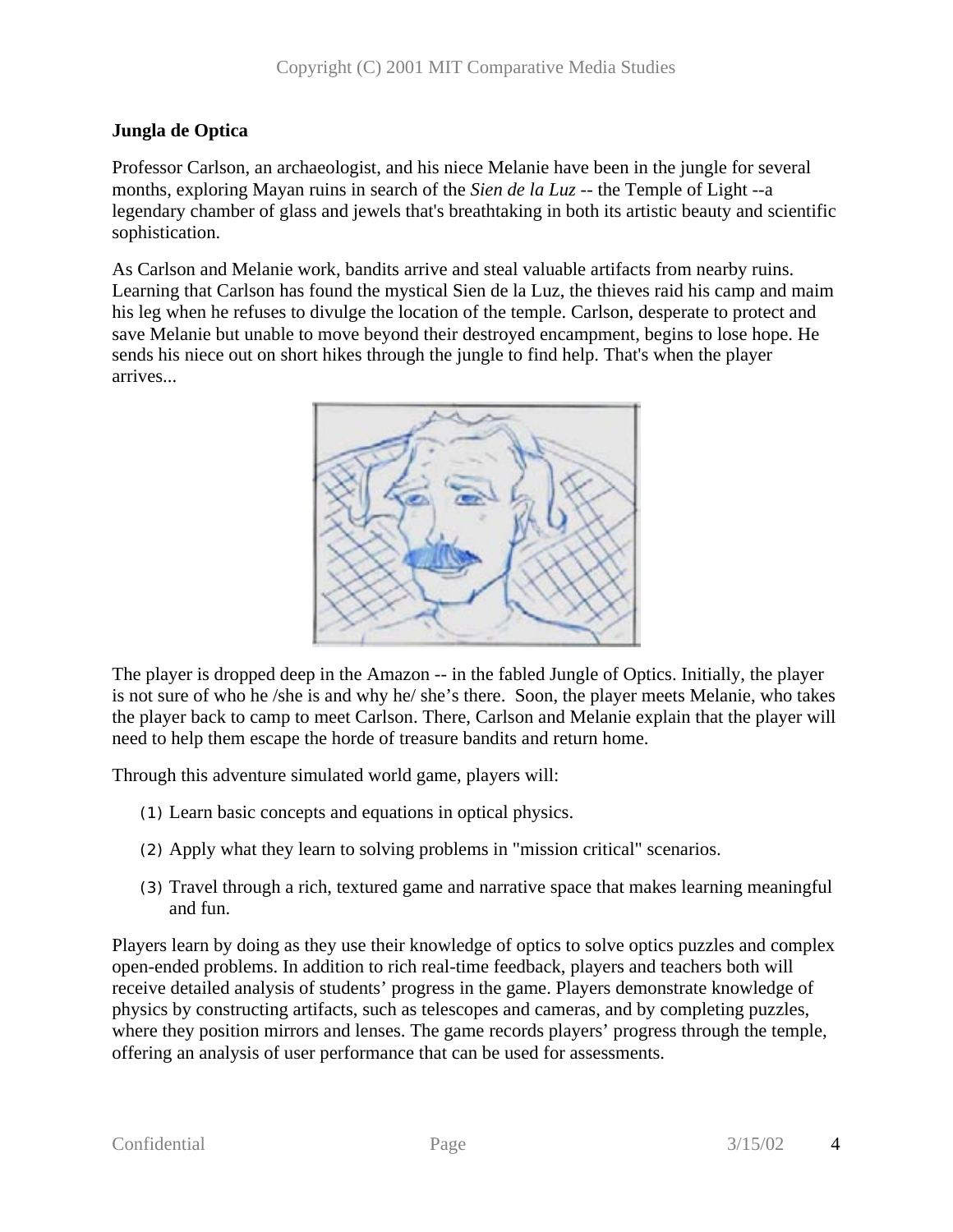#### *Gameplay*

La Yungla de Optica is a mix of simulated world/ rpg/ puzzle game dynamics. Each level consists of open-ended challenges that a player can solve in a variety of ways. Through each scenario, part of the story is revealed to the player. The player uses a rich set of resources and tools, including lenses, lights, cameras, rope, optics books, and pieces to a telescope.

While in the "Sien de la Luz", The temple of Light, the gameplay becomes more structured, reminiscent of a puzzle-adventure game such as Myst. Through completing these puzzles, players gain lenses, tools, and camera equipment as well as skills like focusing, camera steadiness, or climbing ability.

As players choose between various tools and skills, they develop a unique, differentiate character. Some players may develop strength or climbing skills and become action photographers, while others may develop hand-steadiness and concentration, enabling them to see over great distances. This design is intended to reach a broad range of player tastes and accommodate a range of use scenarios.

#### *Example Scenario: Building a Telescope*

At some point during the game, the player spots the bandits' hideout, possibly due to the smoke rising above the trees. The bandits are crowded around a tent, discussing plans and rifling through papers. The player might attempt to get a closer look, using the lens from her camera or a set of binoculars. Perhaps the player attempts to take a snapshot of the camp to gather information about the bandits' plot. If the player gets too close, a guard will pursue, ending the game.



To get a closer look, the player will need to use a lens. Melanie suggests hiking to the observatory on the hill, crawling through a cave that leads closer to the opposite side of the camp, or climbing a nearby tree. The player chooses to walk the winding path to the observatory. At the top of the observatory are the remains of an old telescope. There is a fixed, stationary viewfinder where the player can insert a lens. The player must estimate the distance and calculate the proper focal length for the lens. If the player does not have the proper lens, she must consider another vantage point, or return to the temple to obtain another lens.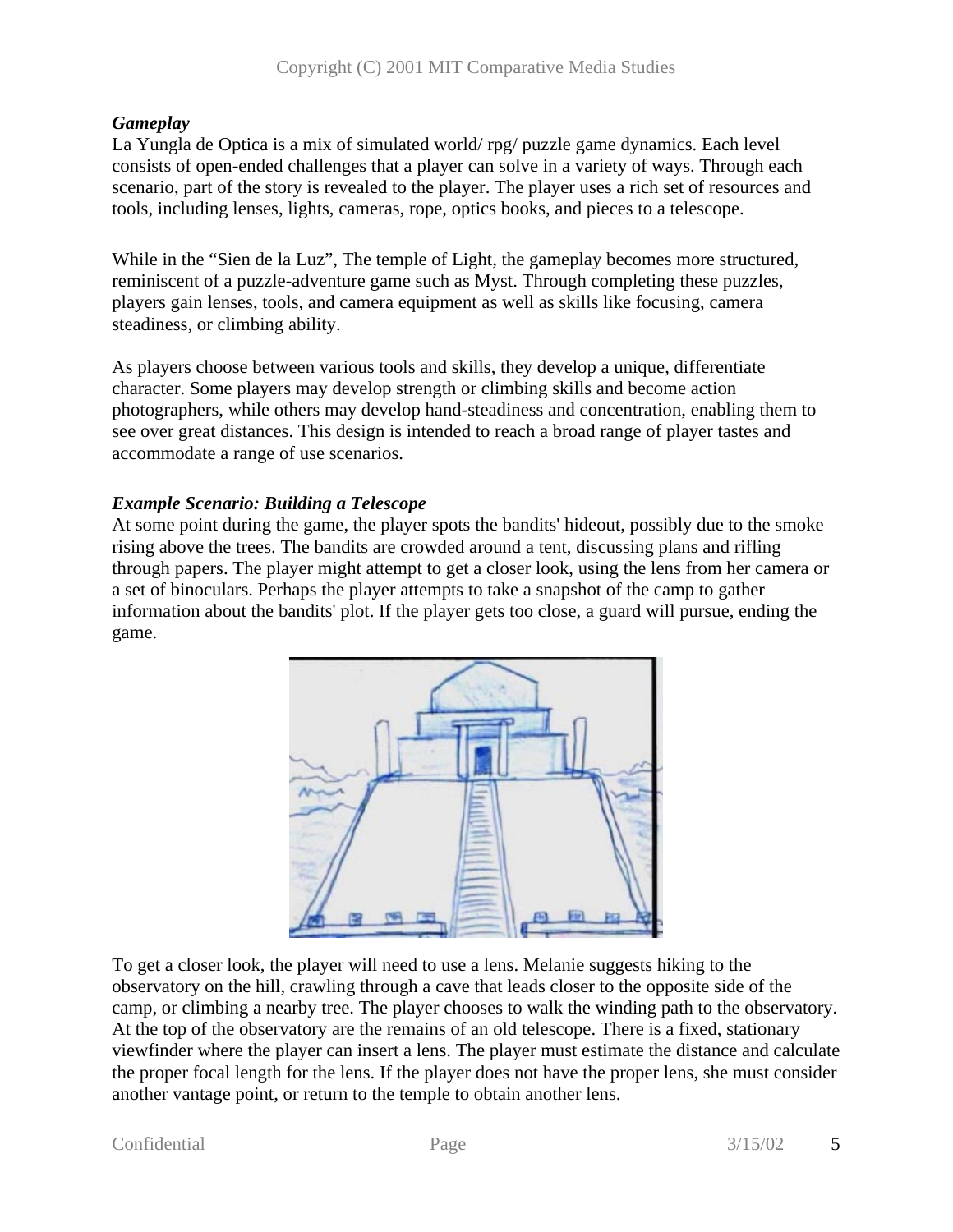# **Game Overview**

### **Philosophy**

The Jungle of the Optics tries to create an immersive experience by situating characters in an interactive world with a strong storyline. La Jungla de Optica is also designed to support more casual gamers through "designed puzzles" located in the Temple of Light.

#### **Philosophical point #1: Engaging Narrative to Appeal for non-gamers**

The Jungle of the Optics provides a strong narrative that introduces set of gameplay problems that can only be solved through displaying a thorough knowledge of optical physics. Much of the appeal comes through exploring relationships with Melanie and the Professor, and the reward of helping them off of the island. The game uses an Artificial Life technology

#### **Philosophical point #2: Flexibly Adaptable to Different Usage Scenarios.**

The game combines open-ended and closed-ended story problems. This supports both adventurous and tentative player types. Learners who prefer to work through games linearly can work through the temple. Others can learn more by trial and error. This also allows teachers to:

- 1. Access the puzzles at any time (i.e. just-in-time instruction)
- 2. Use puzzles as homework
- 3. Use puzzles for demonstrations of key concepts.
- 4. Point to puzzles as examples in supporting lectures.

#### **Philosophical point #3: Simulated World**

This game is about the simulation of optical physics. Therefore, a player should be able to do absolutely anything with optical tools (including combinations of optical tools) that she desires. ). This complex optics engine that simulates how lenses shape light is an innovation within gaming (both educational and entertainment. Giving players such a simulation tool to play with within an open-ended problem-solving environment builds on free, less-constrained style of gameplay of simulated world games like *Thief*. In Jungle of the Optics, the player is free to use the environment as tools to solve problems in unique and creative ways.

#### **Philosophical point #4: Embedded Assessments**

Players are given rich, detailed, visual feedback on their performance, including:

- Time taken on problems
- Analysis of patterns in their performance e.g. frequently made mistakes.

This information is also recorded and aggregated for teachers

- % correct on all puzzles
- time taken per puzzle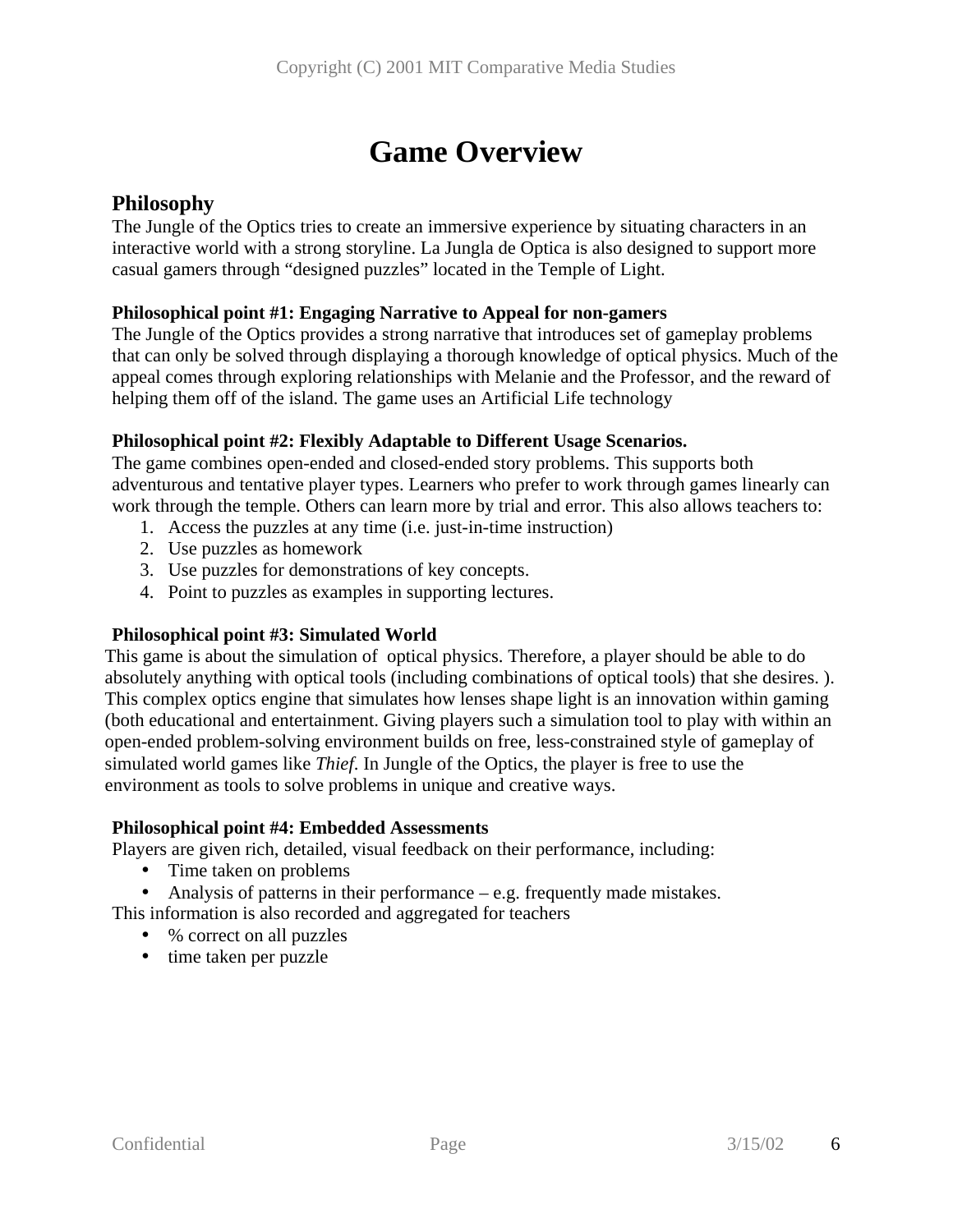# **Common Questions**

#### **What is the game?**

The player is lost deep in the Amazon -- in the fabled Jungle of Optics -- trying to help an archaeologist and his young niece escape a horde of treasure bandits and return home. Through this adventure simulated world game, players will:

- 1. Learn basic concepts and equations in optical physics.
- 2. Apply what they learn to solving problems in "mission critical" scenarios.
- 3. Travel through a rich, textured game and narrative space that makes learning meaningful and fun.

Players learn by doing as they use their knowledge of optics to solve optics puzzles and complex open-ended problems. In addition to rich real-time feedback, players and teachers both will receive detailed analysis of students' progress in the game.

#### **Why create this game?**

This game highlights the potential for using narrative within a simulated world. The optics engine is a reusable simulation tool that can be used in future games. Melanie and Dr. Carlson pave the way for creating characters that players really care about. Their AI can be shared across gaming platforms.

#### **Where does the game take place?**

A dense, dark jungle of a Caribbean island. It is in the ruins of a Mayan village. It is roughly the 1940s.

#### **What do I control?**

You control the main character, who has the ability to run/jump/move and construct objects with optical parts. Through the player, you can break apart objects, combine objects. Controlling views becomes important as you look through telescopes, etc.

#### **How many characters do I control?**

1 Player, first person view.

#### **What is the main focus?**

Players investigating the terrain, solving a series of problems to get them off of the island. Getting them off of the island requires the following missions:

- 1. Unpack and understand lab kit and tools
- 2. Light up the Temple
- 3. Rescue lost relics from the temple
- 4. Spy on the bandits through a spyglass
- 5. Take several photos of the bandits
- 6. Hi jack an airplane
- 7. Take a picture of the island from a plane using a wide-angled lens

Puzzles and problems involve the following tasks.

- Build and test simple lenses
- Build and test telescopes (spyglass), microscopes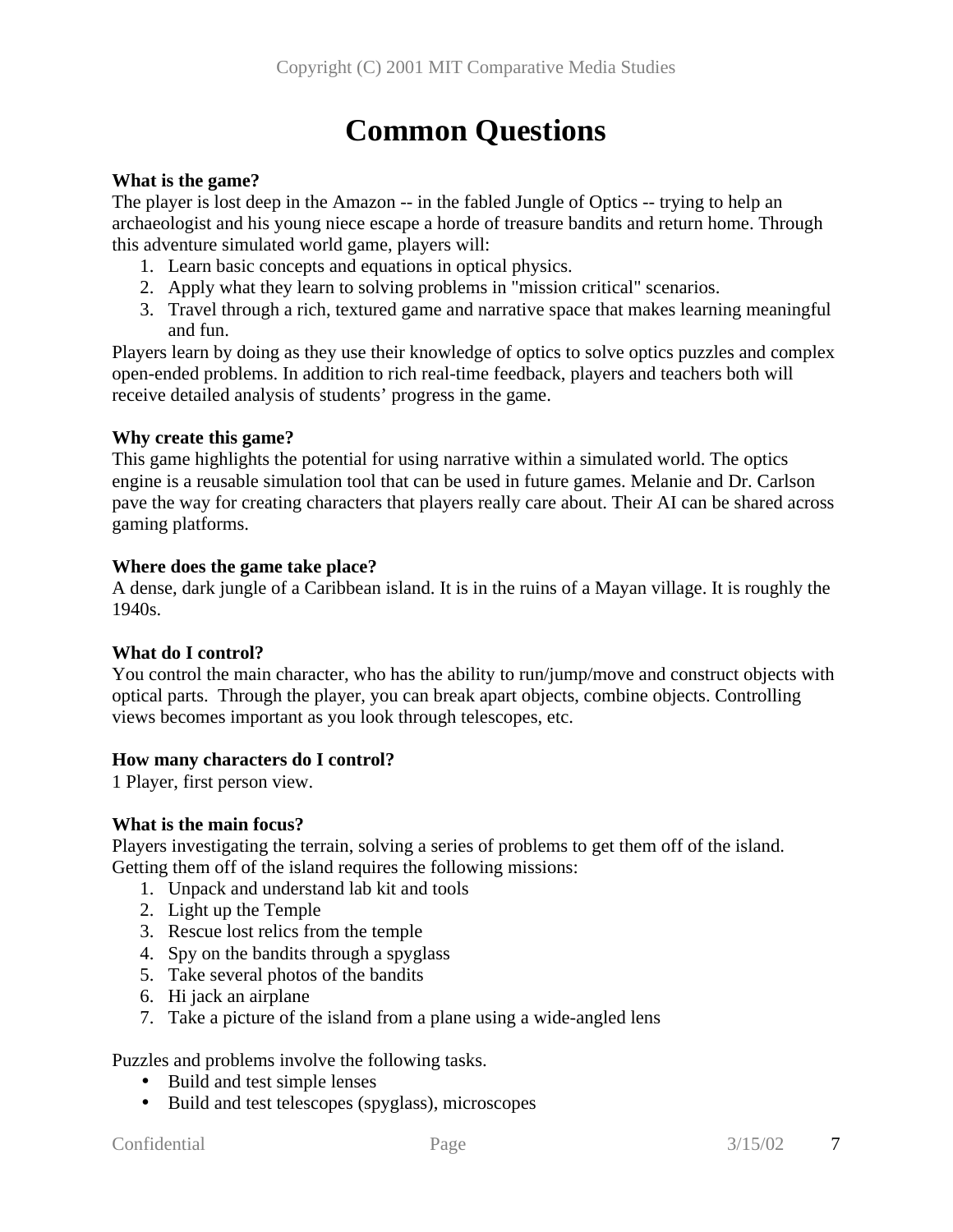- Focus light and start a fire
- Repair a camera
- Take photographs in a variety of media
- Send signals to passing planes / boats.

Pedagogical foci:

- 1. The main focus is collecting information and then using their knowledge of optics to solve the problems.
- 2. Working through the challenges in the temple of the optics to gain the knowledge, skills, and materials to complete the problems.
- 3. Interacting with Carlson and the girl to gain information, or learn about the story
- 4. Experimenting in the interactive laboratory.

#### **What's different?**

- An educational game with open-ended challenges where players create and tools to solve problems.
- A game that tries to foster a deep relationship between the protagonist and both a mentor and a mentee.
- A game that tries to use a rich narrative and melodramatic techniques to create more engaging action.

#### **What will people learn through playing this game?**

Introductory-level optical physics, generally at the advanced high school, introductory to college level. Students will learn:

- The basics of Light and Wave Theory
- Snell's Law
- Indices of Refraction
- Focal length and scale
- Circles of confusion and depth of field
- Lens assembly
- Telescopes
- Photography
- Reflection, glare, and critical angles
- Grating and diffraction
- X-Ray diffraction
- Young's single and double slits

#### **How will people learn through playing this game?**

The Jungle of the Optics combines a number of proven pedagogical models, including Problem – Based Learning, Learning as doing and learning by design.

• Ill -Structured Problems. Players will learn the fundamentals of optical physics as they create and test combinations of lenses and work through the puzzles in the temple of light. Because the lenses are built on a simulation engine, players can experiment and play with lenses in whatever manner they wish throughout the game. Players will need to have a command over lens theory in order to create spyglasses, telescopes, magnifying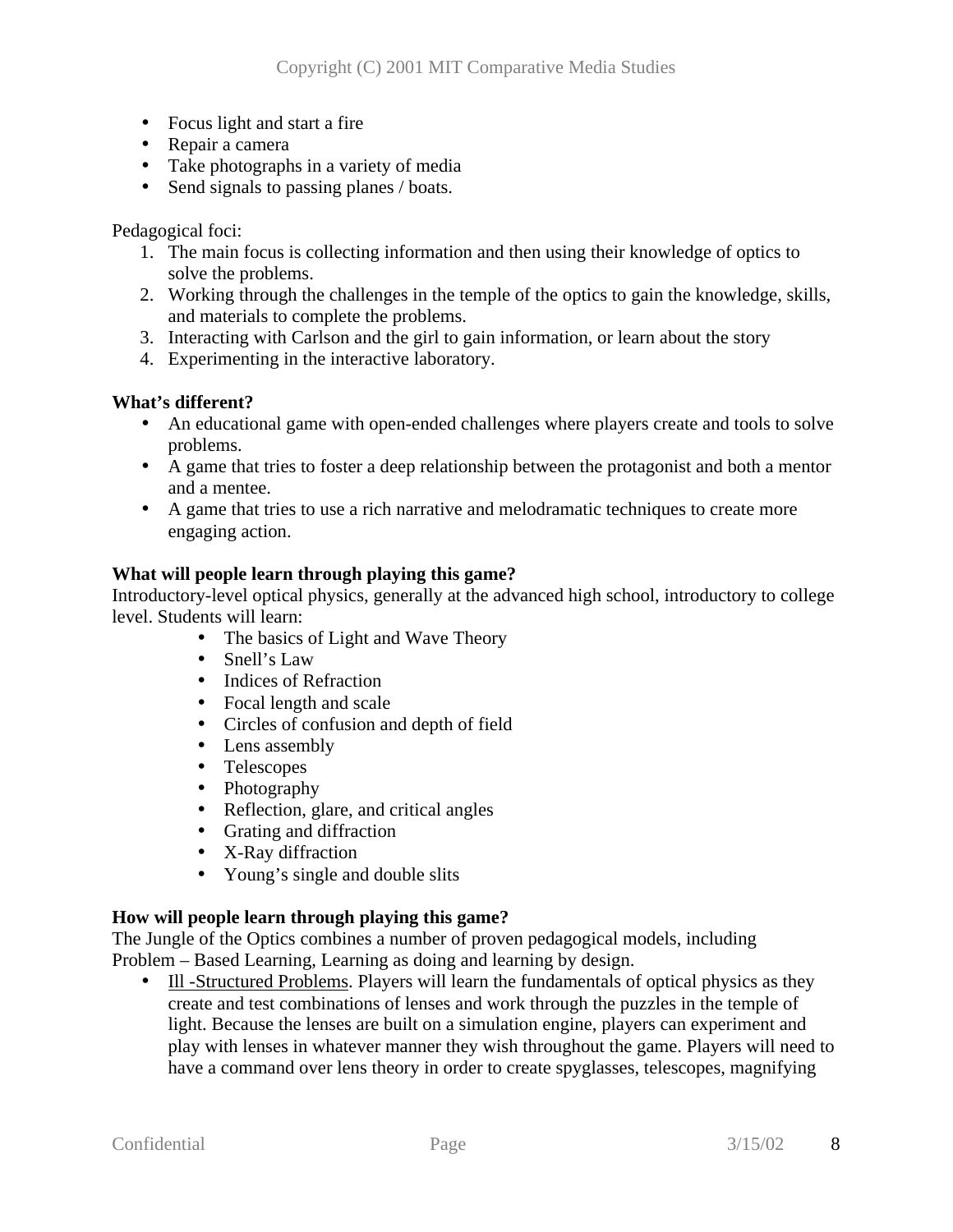glasses, and camera lenses in the game to solve ill-structured problems driven by the story of the game.

• Well-structured problems. The temple of the Topics contains 3Dimensional representations of problems typically found in physics textbooks. These puzzles are also useful to teachers looking for problem sets and materials for demonstrations.

#### **Tensions**

One way of capturing the fundamental issues of a design task is through "tensions" (Wenger, 1998). Tensions are dialectical relationships between opposing (often related) concepts. The idea behind a tension is not that they are either / or trade-offs, but that they interact. Often, the more the importance of one element goes up, the importance of the other does as well.

#### **Tension # 1: On-line and offline**

Working with simulated lenses is great, but this digital world may potentially have very constrained situation constraints – meaning, players may get very good at solving optics problems in this space, but not transfer these practices to off-line spaces or other worlds. One way to deal with this challenge is to give teachers and players world editing tools (not much different to unreal/quake/dues ex tools) so that they can create their own spaces where using telescopes and lenses is useful. Another way is to package the game with a set of lenses, and create some optional lenses as well, that can be purchased.

#### **Tension # 2: Simulated worlds and Constrained Puzzles**

It's commonly accepted among many, many gamers that adventure games suck. I happen to be one of those who believes that, although I've played (and solved) more adventure games than I'd like to admit. The reason is, that \*most\* adventure games are linear, and the gameplay is simply a matter of collecting the "right" objects and doing with them what the designer wants. Rather than being immersed in a rich world, you're simply trying to unlock pre-ordained script. Most players (myself included) are left thinking that "if you wanted to tell me a story, tell me a story" but I want to play a game, so give me a game.

So, to invoke some work of Warren Spector and other designers, we argue that for this game to be self-actualized, it will need to become an action-rpg, or what Warren Spector calls a "world simulation." A simulated world game provides players a compelling role playing experience by creating a world which the character can interact solve challenges through creative expression. To simplify: Good gaming is providing players a world to think creatively in, and the tools to think creatively with. Through choices in the game, players develop a character with which they identify. Players' choices result in individualized characters with particular strengths and weaknesses that enables them to approach problems differently. How this plays out in our game is detailed below.

#### **Tension 3: Interactive Story**

Jungle of the Optics contains a linear story. The player arrives on the island, is confronted with choices on where to go, but then is pretty much (eventually) locked into a series of events where he / she must:

\* figure out her location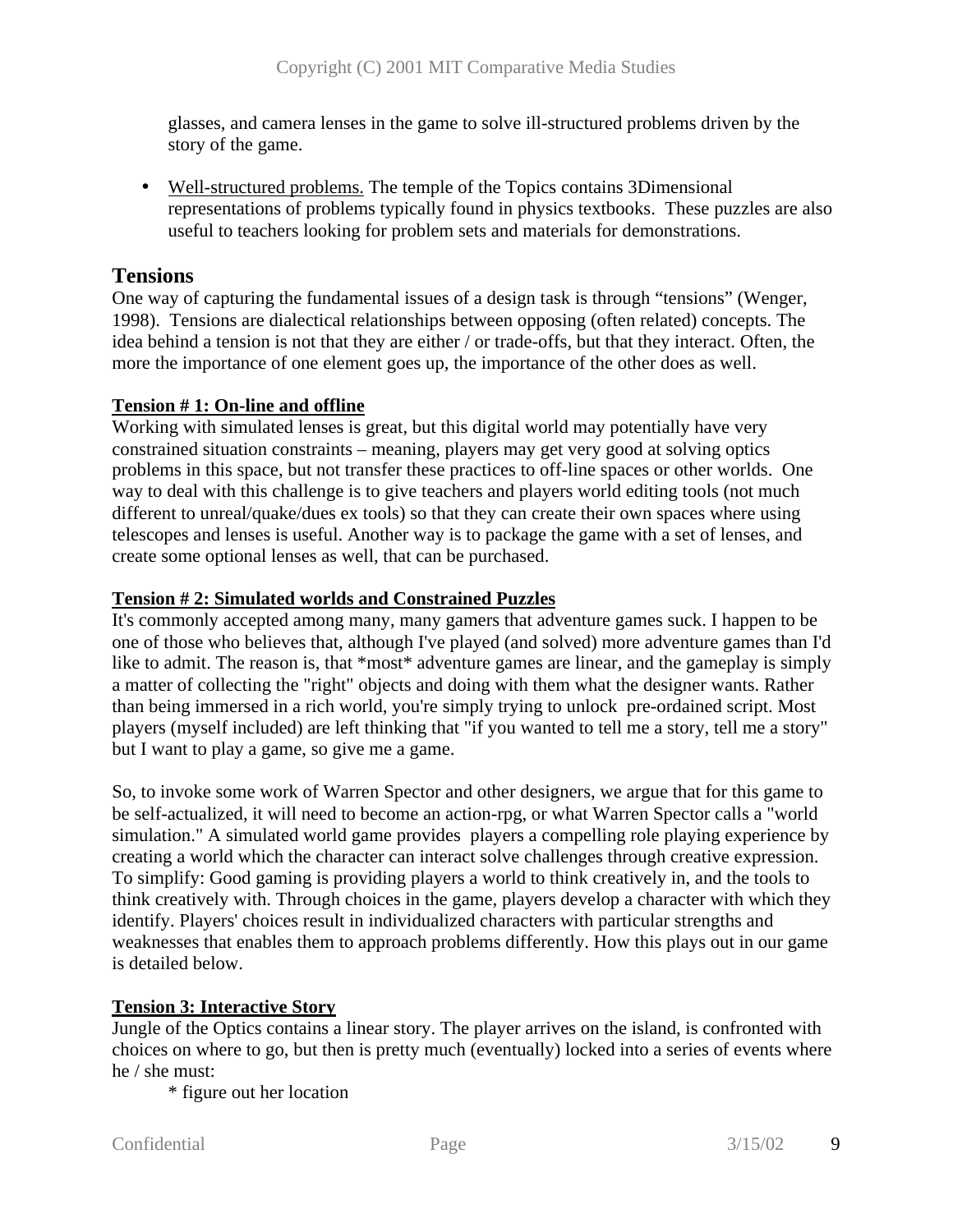- \* figure out what's up with "the bad guys" (construct a telescope / looking glass)
- \* explore the temple and learn some optics
- \* get a plane and/ or get the hell out of the jungle
- \* get the plane running
- \* photograph the island

We can change the order of some of these events, but most of them we're stuck with in this order. There are several challenges in such a linear storyline.

Here is how this might play out in our "taking a picture of the hidden statue" level.

The goal of the story is pretty well set. Get a picture of the statue. But, there are several different ways that the player might accomplish this. Do you try to sneak up and get a close shot? Do you get a few long range shots that give better perspective? Do you do both? What tools have you selected from your earlier adventures? What are your character's strengths? either way, this suggests that we should have multiple win-conditions for each level (i.e. multiple ways of winning the level).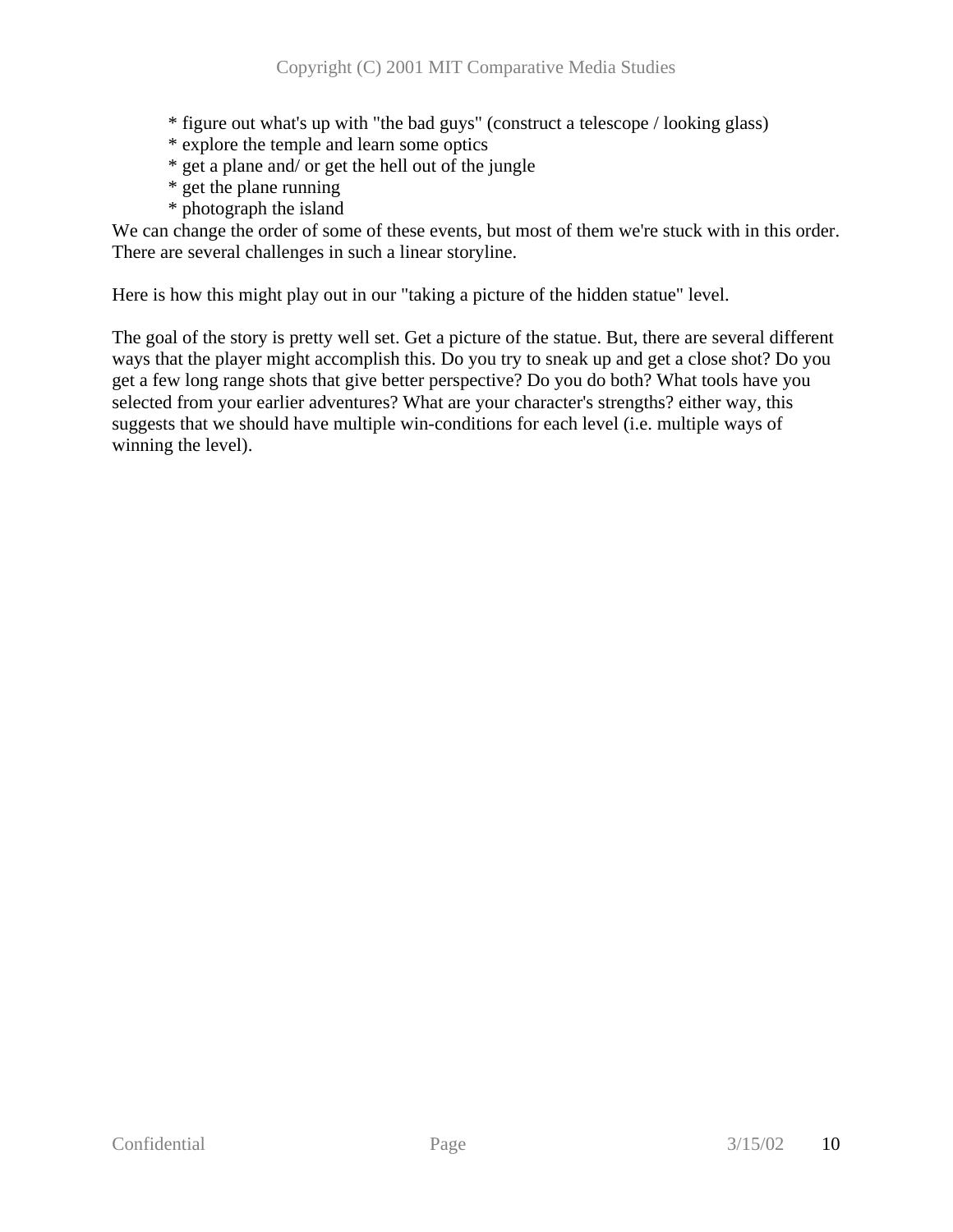# **Single-Player Game**

### **Overview**

The player completes a series of missions that build from the main narrative and involve solving both problems and puzzles. The game is only a single player game.

# **Story**

Professor Carlson, an archaeologist, and his niece Melanie have been in the jungle for several months, exploring Mayan ruins in search of the Sien de la Luz -- the Temple of Light --a legendary chamber of glass and jewels that's breathtaking in both its artistic beauty and scientific sophistication.

As Carlson and Melanie work, bandits arrive and steal valuable artifacts from nearby ruins. Learning that Carlson has found the mystical Sien de la Luz, the thieves raid his camp and maim his leg when he refuses to divulge the location of the temple.

Carlson, desperate to protect and save Melanie but unable to move beyond their destroyed encampment, begins to lose hope. He sends his niece out on short hikes through the jungle to find help. That's when the player arrives...

See missions for a fleshing out of the rest of the story.

### **Hours of Gameplay**

The puzzles can be completed in under 15 hours (making this approximately a 2-3 week unit in a classroom. However, there are over 40 hours of anticipated gameplay. If the player were to explore all options, dialogues, gameplay would total approximately 80 hours.

# **Victory Conditions**

Each level / mission has multiple paths toward the win condition. The win condition of the game is to get off of the island.

Two distinct styles to playing the game:

- 1) Take Melanie with you for most of the challenges. She knows a lot about the island, and shows you secret paths.
- 2) Go about it alone. You can move quicker, but gain less skills, etc.

### **Rationale:**

 In addition to being more fun and engrossing, they're good from an educational standpoint. Too many "educational" games have one win condition, which implies that there's "one right" answer and learning is not done to find the answer that meets the needs of the situation, but in order to fulfill the teacher's wishes. Multiple win conditions also allow students to examine one another's responses and critically reflect on different solution paths. This is a central problem of most K-12 education (See Bransford, 1977). Multiple win conditions also allows for replayability.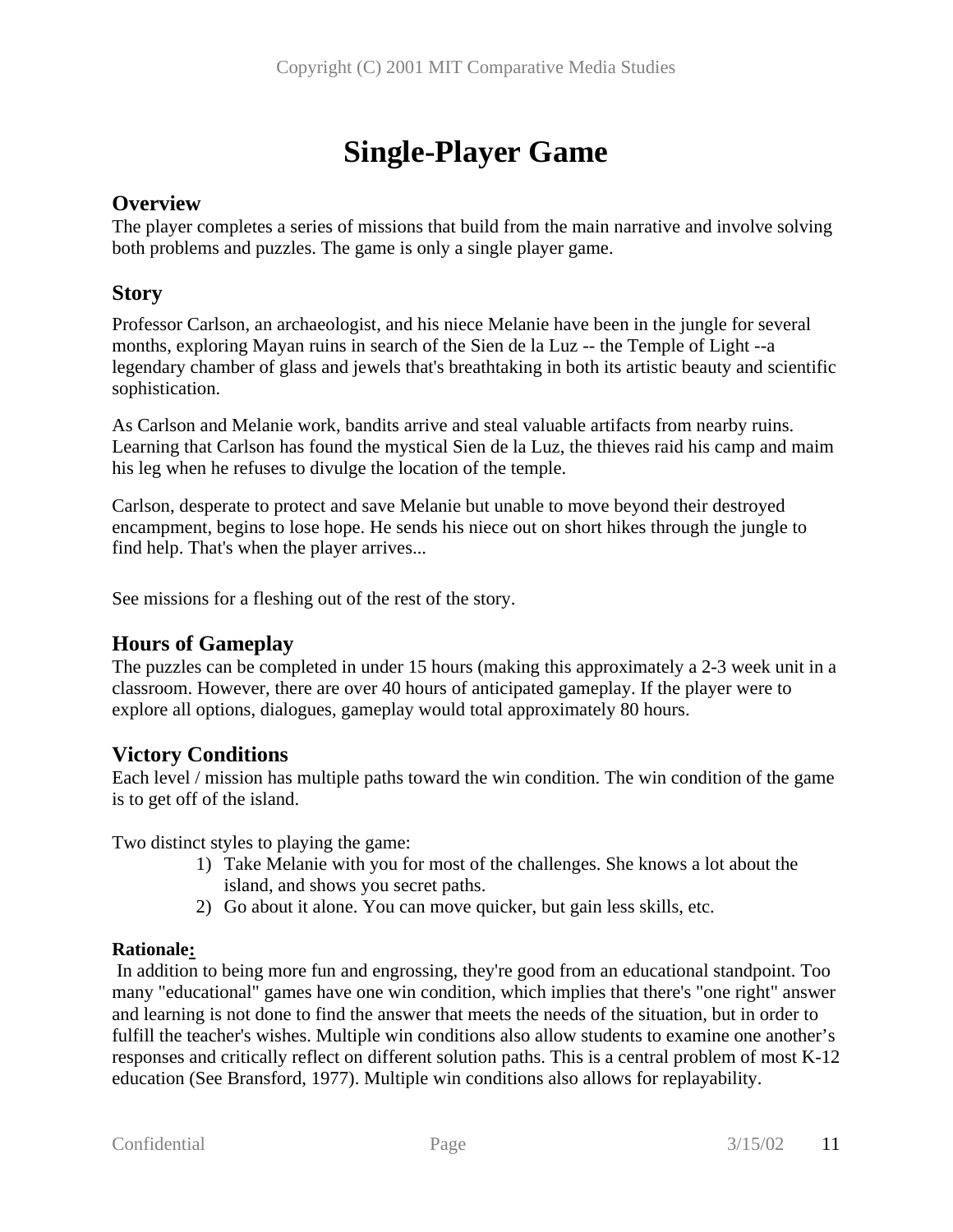# **Failure States**

#### **Overview.**

One key to reaching a diverse audience (particularly females) is in having "fun" failure states. You have to make them "enjoy" losing to an extent, and not feel totally dumb. We'll need to consider more deeply when they realize that they did not solve the puzzle (in the test case, take a good picture). How they get this information and how this is presented to them will be important. Another trick in this game design will be balancing the game so that there are multiple failure states. There should be multiple ways to screw up.

#### **Player is captured by bandits.**

When the player is within clear sight of the bandits, they shoot tranquilizer darts at the player, disabling him or her. (Bandits carry darts to kill animals). The player is taken to the opposing camp, where she is held captive. Perhaps the player will be brought back with trust points deducted.

#### **Player out too late.**

The player is returned to home base with penalties of trust awarded – particularly if Melanie is along.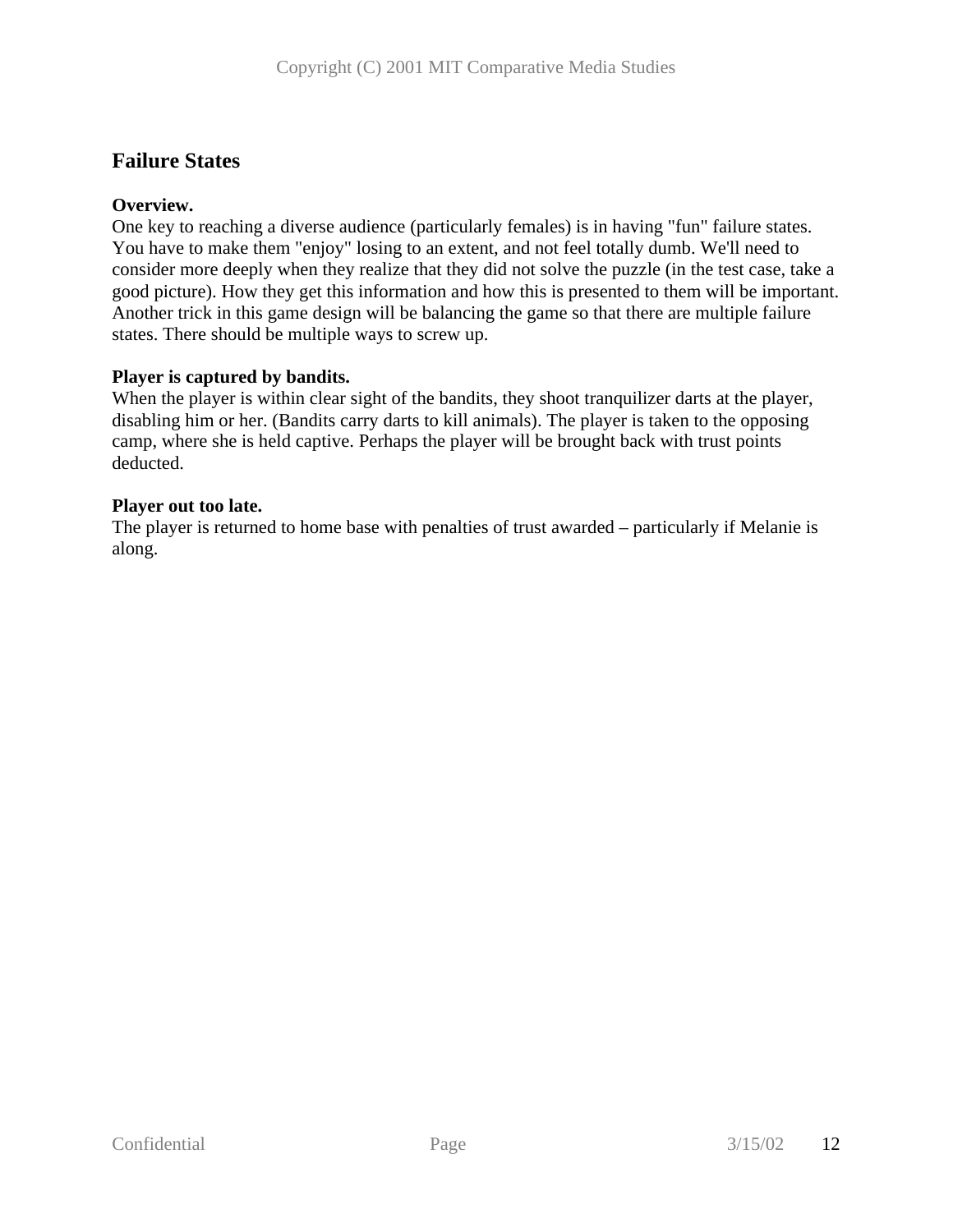# **Game Scenarios**

# **Overview**

Each scenario is roughly one mission – or the critical element to each mission.

# **User TimeLine**

| Time                         | Event                                                            | Decisions / Experiences                                                                                                                                                                                                                                                                                                                                                                                                                                                                                                                                                                                                                                                                                                                                                                                                                                                                                                             |
|------------------------------|------------------------------------------------------------------|-------------------------------------------------------------------------------------------------------------------------------------------------------------------------------------------------------------------------------------------------------------------------------------------------------------------------------------------------------------------------------------------------------------------------------------------------------------------------------------------------------------------------------------------------------------------------------------------------------------------------------------------------------------------------------------------------------------------------------------------------------------------------------------------------------------------------------------------------------------------------------------------------------------------------------------|
| 1 minute                     | Enter the World                                                  | This first phase is all about raising questions in the<br>player: Where am I, who am I, why am I here? A<br>technique a bit similar to Half Life. The player<br>meets Melanie.                                                                                                                                                                                                                                                                                                                                                                                                                                                                                                                                                                                                                                                                                                                                                      |
| 5 mins.                      | Meet Melanie, Run to<br>Camp, Explore World,<br>Meet Dr. Carlson | The player has a quick dialogue with Melanie. She<br>runs back to the camp. She might explore a bit in<br>the world, and learn some of the rules of the space<br>(what is interactable, what is not). Melanie limits<br>interaction by guiding the player verbally and<br>medically.                                                                                                                                                                                                                                                                                                                                                                                                                                                                                                                                                                                                                                                |
| 15 mins.                     | Create Camp. Begin 1st<br>puzzle                                 | The player sets up camp and looks through the<br>inventory. Player is introduced to first puzzle.                                                                                                                                                                                                                                                                                                                                                                                                                                                                                                                                                                                                                                                                                                                                                                                                                                   |
| $1$ hour $/$<br>1<br>Session | Player completes first<br>puzzle                                 | Player completes first puzzle, demanding<br>knowledge of inventory, etc. Save Game                                                                                                                                                                                                                                                                                                                                                                                                                                                                                                                                                                                                                                                                                                                                                                                                                                                  |
| 2 hours                      | <b>Player Meets bandits</b>                                      | Carlson takes the player aside. "Now that you've<br>been here a few days, there's something I need to<br>tell you." We're not alone on this island. There are<br>a group of Tomb Raiders who have made camp just<br>over the mountain side. Fortunately, they have yet<br>to find this current camp. They think that this area<br>is cursed, so we're safe here. However, I haven't<br>seen them in weeks, so I'm fearful that they may be<br>up to something. We need you to go and spy on<br>their camp. Melanie can't do it alone" Of course,<br>Melanie does know a lot about what places are safe<br>and not, as she's been spying on them for days.<br>However, with you knowledge of optics, you can<br>create a lens that allows you to spy on them closer.<br>DECISION: Do you take Melanie with? If yes, she<br>knows details of their camp. If no, you gain some<br>extra skills. Player begins to experiment with tools |
| 10 hours                     | Player has constructed<br>1-2 telescopes. Player<br>finds camera | Player can now begin taking pictures. Extra lenses<br>are found in the temple of optics.                                                                                                                                                                                                                                                                                                                                                                                                                                                                                                                                                                                                                                                                                                                                                                                                                                            |
| 25 hours                     | <b>Player Escapes from</b><br>Island                             |                                                                                                                                                                                                                                                                                                                                                                                                                                                                                                                                                                                                                                                                                                                                                                                                                                                                                                                                     |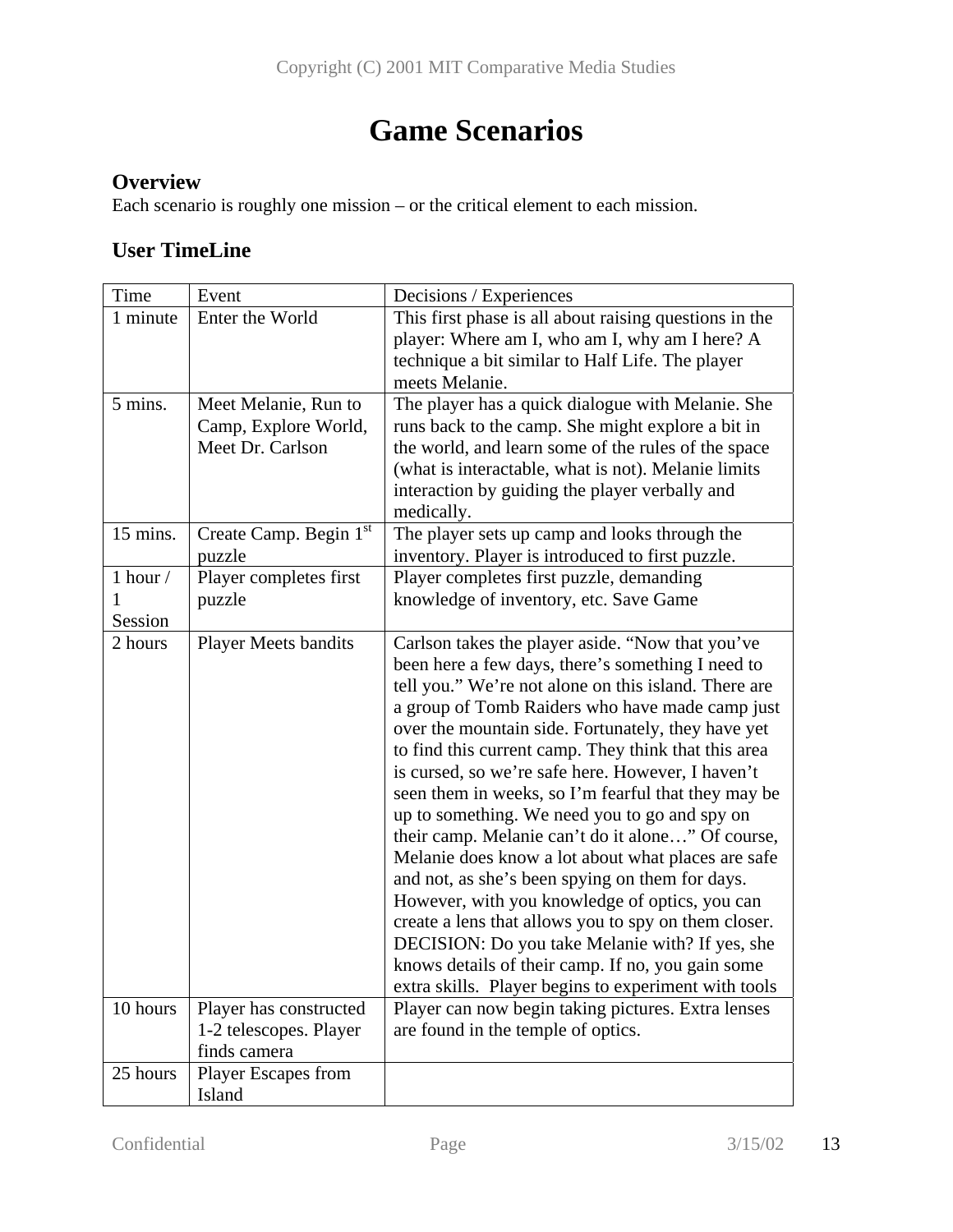# **Plot Outline**

This is the current bare-bones plot structure. Other plot points need to be added. Other plot elements can arise as a result of actions among the simulated characters.

- Meet Melanie
- Meet Dr. Carlson
- Set up Camp
- Explore Island, gather materials
- Enter Temple of Light
- Illuminate the Temple
- Construct Spyglass to map out bandits' hideout (and rest of island)
- Build tools in chamber
- Explore the temple and learn more optics (puzzles 2-20)
- Learn about bad guys from Carlson
- Figure out what's up with "the bad guys" (construct a telescope / looking glass)
- Find Camera
- Construct lenses
- Photograph Bandits
- Suffer raid from bandits
- Establish new hideouts free from view
- Rescue relic from chamber
- Sneak into bandits' camp
- Get the plane running
- Get a plane and/ or get the hell out of the jungle
- Photograph the island

### **Game Scenario 1: Game Introduction: Meeting Melanie and Professor Carlson.**

The player wakes up, surrounded by darkness. As her eyes come to focus, she is aware that she is in a dense jungle. She can look around, and sees dense jungle foliage. There is a small clearing ahead, where she can look up and see through the canopy. The silence is broken by the sound of an airplane. Looking up, she sees a 1940s model single propeller aircraft.

"You made it…we thought you'd never get here…we were afraid…" interrupts the voice of a young girl. Behind the player, stands a girl, about 12 years old. The player turns to her, and try to speak, but before she can, she speaks, "Quick, before…just hurry."

The player doesn't know who this girl is, or why he or she is here, or what this danger facing them might be. She takes off r unning through the forest. The player is not on rails here, but is expected to follow. If the player runs off in another direction, Melanie follows, pestering the player. The player darts through the forest, with the girl. If you try to interact with her…she responds curtly – we don't have time, or I'll explain it in a moment. Just hurry…you'll know more in good time. Dialogue items:

"Come on, hurry" "There are dangerous things in the jungle"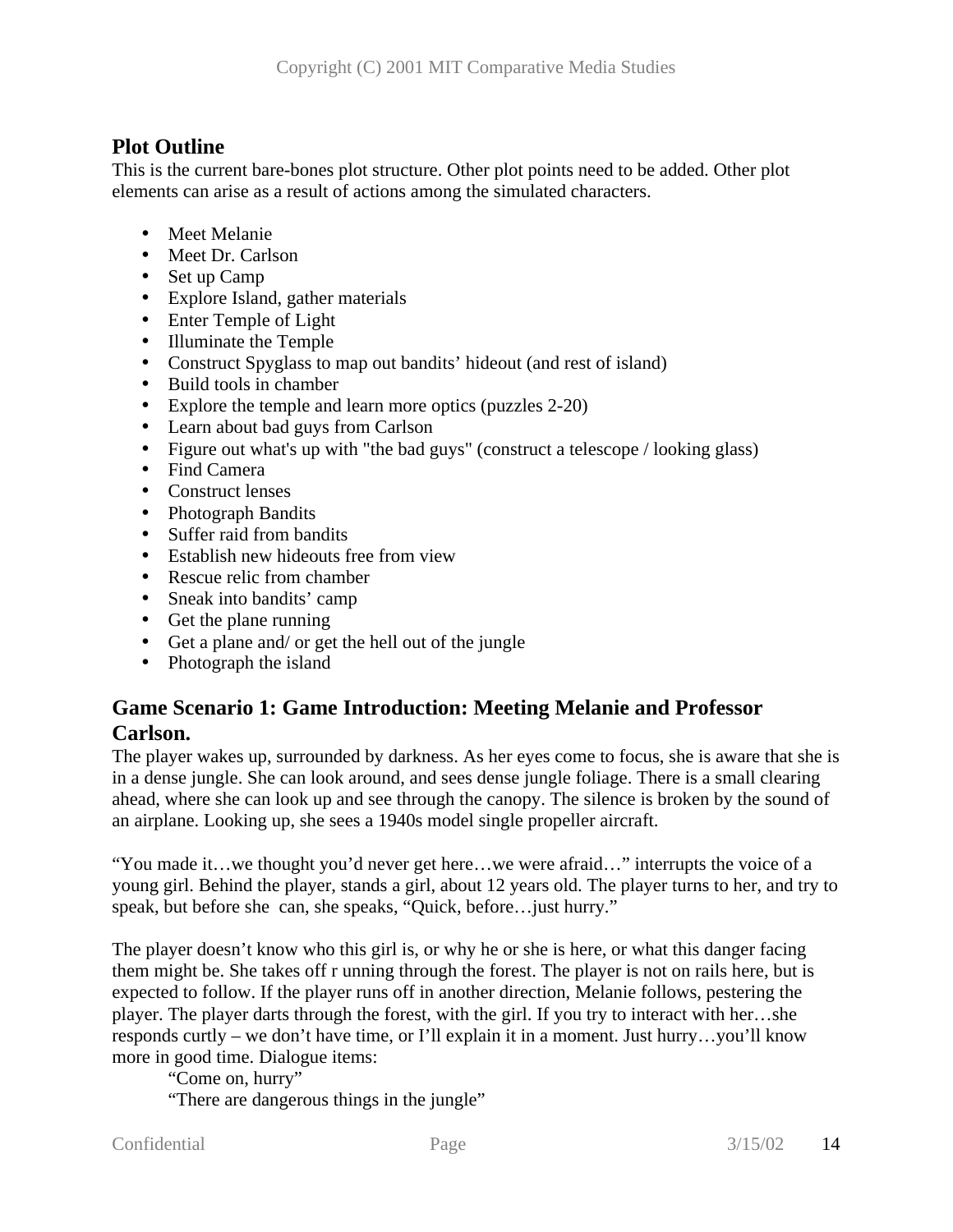"I'll tell you more when we get there, I promise" "Please hurry, I'm getting annoyed" "I'll explain it in a moment, I told you" "You'll know in good time…Now come on"

With each statement, she grows more annoyed. Finally, if the player doesn't follow, Melanie approaches the player and injects her with a tranquilizer.

After a 1 minute jog through the forest, you arrive at a clearing. Melanie introduces you to her home. Here....(gasping) we made it. She points to her left. There, you see a small tent, provisions and an older man. Melanie introduces you to her uncle: Professor Carlson.

"Welcome to our camp. As you can see, I've suffered from … Right now, I can't walk. My dear Melanie, here, does what she can to help me, but we need your help."

Questions the player should be asking: What the dangers are that Melanie speaks of? What happened to Dr. Carlson? Why were they here? Why are you here... how did you get here? What kind of help might I offer?

First, you'll want to get settled. Pick a spot to set up camp and then get back to me.

### **Game Scenario 2: Solving Puzzles in the Temple of Light: Illuminating the Room.**

Somewhere in the middle of the gameplay, when the player has traveled in various directions through the jungle, overcome challenges, and proven competency in basic optics practices, Carlson suggests that Melanie take the player to the Temple of Light. There, Carlson promises the player will be amazed by what he sees and learns.

Indeed, the first thing the player must accomplish upon entering the temple is to fill the chamber with light. This can only be achieved by focusing sunlight from a small overhead portal through a series of lenses to a large reflective surface that will illuminate the chamber. The player must analyze the angles of the lenses – some of which are fixed in place, remnants of the Mayan's work, but broken, -- and then calculate the type of lenses to use from the backpack (by this point in the game, the player has accumulated 5-6 other tools in the backpack, so there is no need to send Melanie on an errand – unless the player is annoyed and just wants to get rid of her  $\odot$ .

You approach a gigantic Mayan structure. You're amazed by the tall pillars and monumental stature.

Melanie leads the way, seemingly familiar with the ways of these ruins. "Don't worry….I was scared my first time in here, too." Just be care and don't touch anything."

Around a corner, you notice a large lens contraption – but there is no way to get to it.

"Look..here". Melanie scans the room and quickly darts through an open hole. "Up here…this the lens I was telling you about. I think that if we point it the right direction, we can bounce the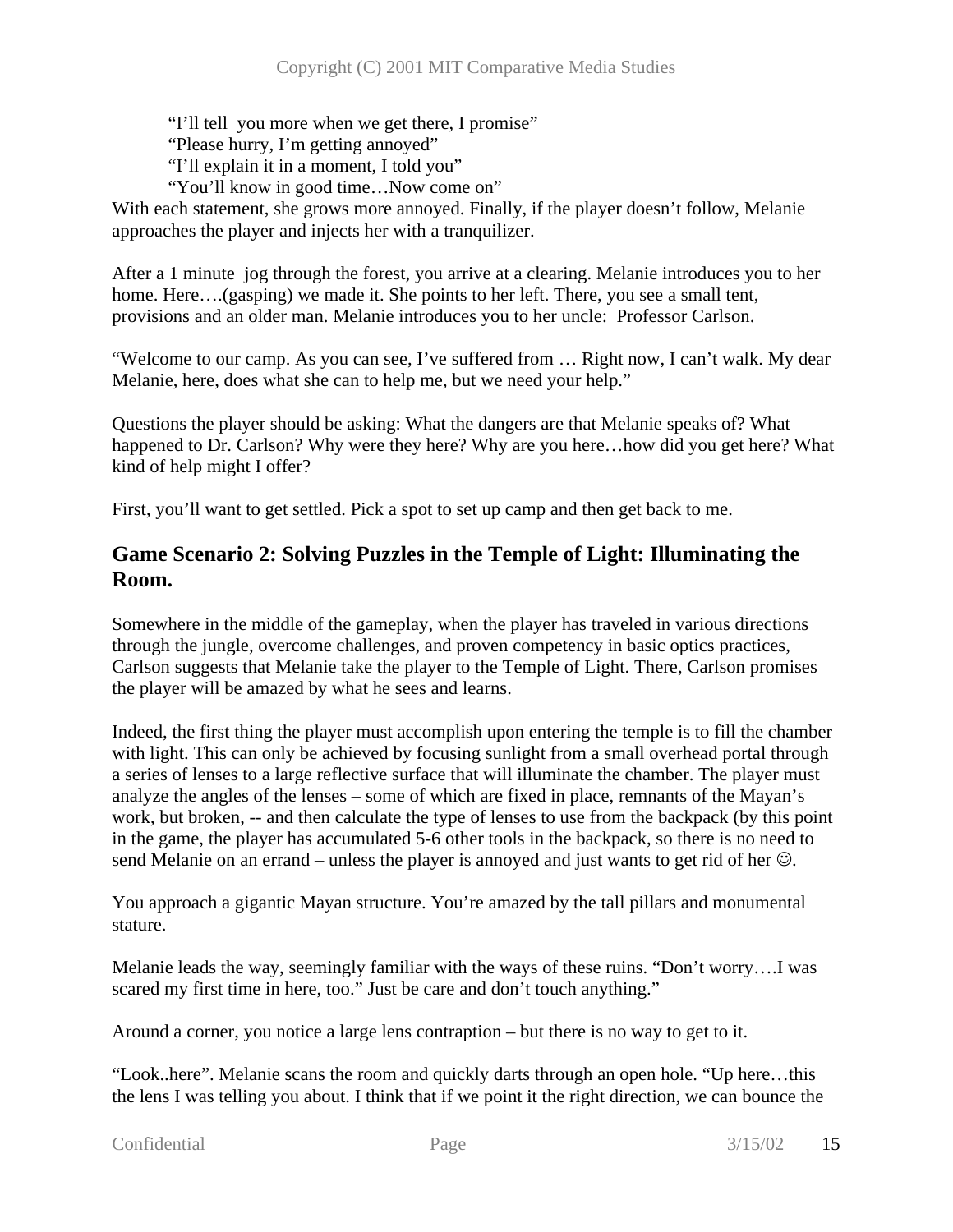light off of that mirror, and light up the room. But wait...around the mirror it looks like there might be some traps. You better get this right, or we might never get out of here. I hope that Uncle Carlson knew what he was talking about when he explained to us the way that lenses work….

You look in your toolkit. Maybe we have the right parts. Consulting your optics book, you check over what you know about light and lenses. This can work. Since you can't fit through the hole, Melanie shouts instructions back to you.

Melanie calls out..." the mirror is 14 feet, 2 inches from the wall. It's six feet off of the ground, I think…it's a little taller than I am, though. According to our notes, the hole we want to hit is 3 feet off of the ground, and it's 2 1/2 inches across. Where do you think we should put the lens?

After double checking your notes and scribbling some equations, you venture a guess. Place the lens at a 36 degree angle from the ray of light. Use the biggest lens you have – the one that's 6 inches across. Now, hold the lens between 9 and 11 inches away from the mirror that you tilted. And cross your fingers…

After the first try, you missed your target. It looks like the lens needed to be angled downward. You try again with the adjusted calculations. The soft glow of light from the room beneath you lets you know that you've succeeded.

Now that you can see the room, you see that there is a column of small holes…what are those for? Do we shine the light into them? Melanie wants to use another lens to shine the light through the middle hole. Your next challenge awaits.

# **Game Scenario 3: Building a Camera and Taking Photographs**

Using the spyglass she created, the player has located the bandits and mapped out their hideout. Dr. Carlson is intrigued by some documents that you described seeing. Now, your challenge is to gather information on them to take back to Dr. Carlson. But how?

Carlson suggests that you put together a makeshift camera. You have many of the parts from Carlson's camera that w broken in the raid. Now, your challenge is to create a lens for the camera by combining various elements. Having checked out the camp site several times, and gone through your stash, you have estimated the distance to the camp from your vantage point. Now, the trick is to put together a lens that will work. Using glue, some sticks, and some pieces of plastic, you put together a lens at your camp.

After the lens dries, you take it down to the camp. You climb down a ravine and up into a tree – which you believe offers the best vantage point, given your set of lenses. If you have time before sundown, you might also head to the other side of the camp. Melanie stays back up on top of the ravine and walks to the other side so she can keep a look out. You've made up a set of signals using a mirror to shine light that you can use to communicate if someone is coming.

You snap 4 or 5 pictures of the camp, getting good shots of their jeeps, their supplies, and the hangar off in the distance, which might conceal a plane. A light flickers in the distance. It's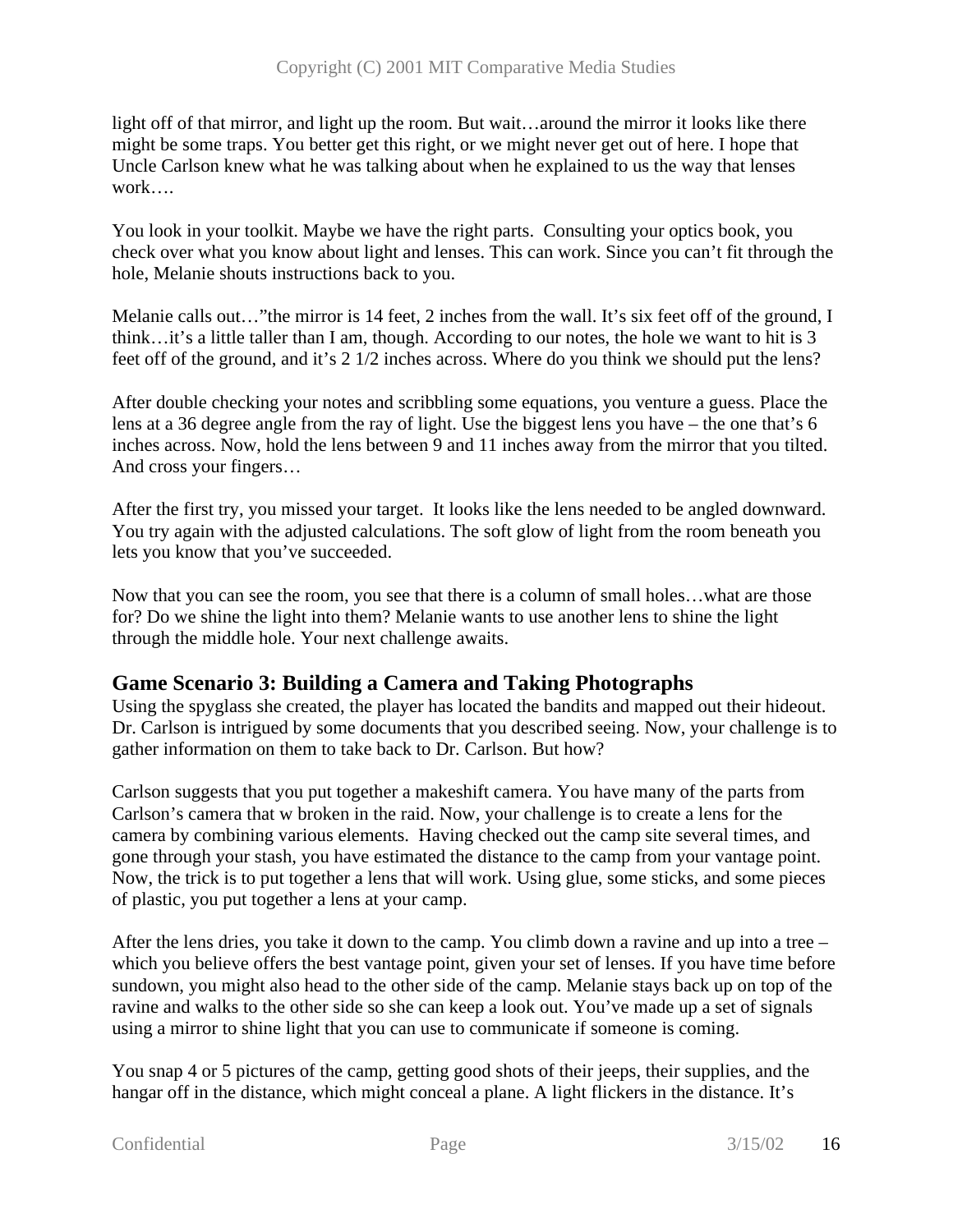Melanie. There is a series of three flashes of light, which signals that an intruder is coming. You gingerly get down from the tree, protecting your camera. These are your only lenses, so if you lose them, you're in trouble. You wonder if there was enough light for the pictures to come out as your feet land on the ground.

You scurry up the ravine, and hide behind a rock. Luckily, it looks like you're ok. On your way back, you notice a wonderful sunset over the horizon. Thinking to yourself, "When will I be in the Amazon again?" you snap a few photos for posterity. (Later, you can upload these to the website).

Getting back to the camp, you hand the film over to Dr. Carlson to develop. When nightfall comes, Dr. Carlson heads into his tent, carefully closing the flap behind him so as to create a makeshift darkroom. You'll have to wait for the morning to see if you're in luck….

### **Game Scenario 4: Building a Telescope**

At some point in the game, the player spots the bandits' hideout, possibly due to the smoke rising above the trees. The bandits are crowded around a tent, discussing plans and rifling through papers. It looks like the bandits are planning some sort raiding plan. But of what sort? The bandits are also loading up jeeps, signaling to the player that disaster is imminent. The player feels a sense of immediacy as she realizes that she must move quickly. But, what are they planning? A raid on Carlson and Melanie's camp? Stealing something from the temple?

The player might attempt to get a closer look, using the lens from her camera or a set of binoculars. Perhaps the player attempts to take a snapshot of the camp to gather information about the bandits' plot. If the player gets too close, a guard will pursue, ending the game.

To get a closre look, the player will need to use a lens. Melanie suggests hiking to the observatory on the hill, crawling through a cave that leads closer to the opposite side of the camp, or climbing a nearby tree. The player chooses to walk the winding path to the observatory. At the top of the observatory, there are the reminas of an old telescope. There is a fixed, stationary viewfinder where the player can insert a lens. The player must estimate the diance and calculate ethe proper focal length for the lens. If the player does not have the proper lens, she must consider another vantage point, or return to the temple to obtain another lens.

Thus, there is no "penalty" for miscalculating the focal length, other than lost time. Running back and forth from the camp to various vantage points takes time. Hours could be spent running back and forth getting lenses if the player tries to solve the problem through trial and error. If the player takes time to calculate the correct lens, she will save time.

### **Game Scenario 5: Experimenting with lenses in the dark chamber.**

Having inspected the island, you've collected a lot of data. You found several good vantage points for veiwing the bandits' caves through a spyglass. You've calculated all of the distances, but before you head all of the way over there, you figure you'll test out some of these ideas in a controlled environment. You still have a few questions about focal lengths, etc.

You shut the doors to your tent, letting in just a single ray of light. You carefully hold a lens.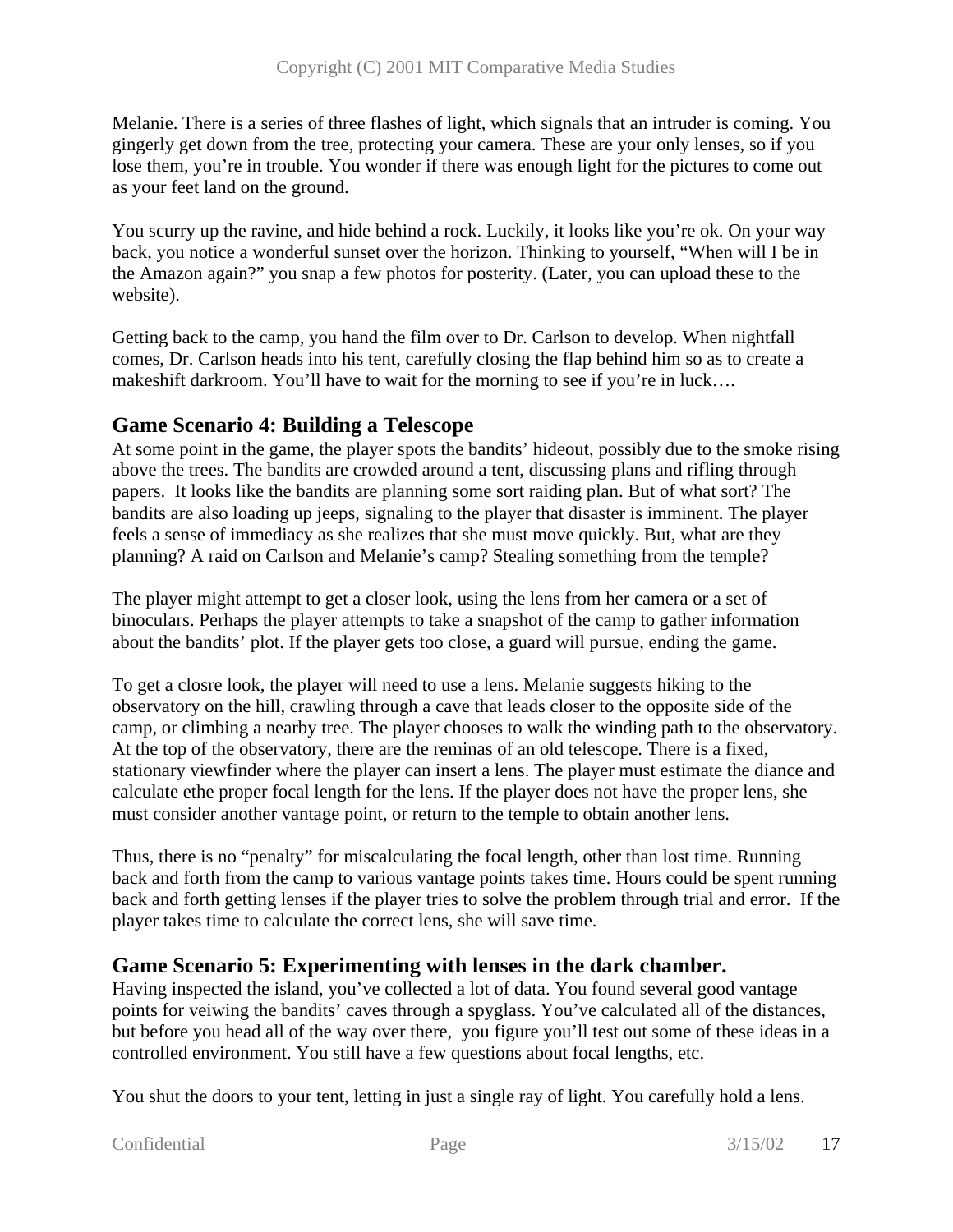You have located the hideout, including the hangar where you believe the bandits keep their airplane. You've rescued the relic from the temple. Now, your task is to try and commandeer the airplane, escape from the island, and turn the bandits into the authorities.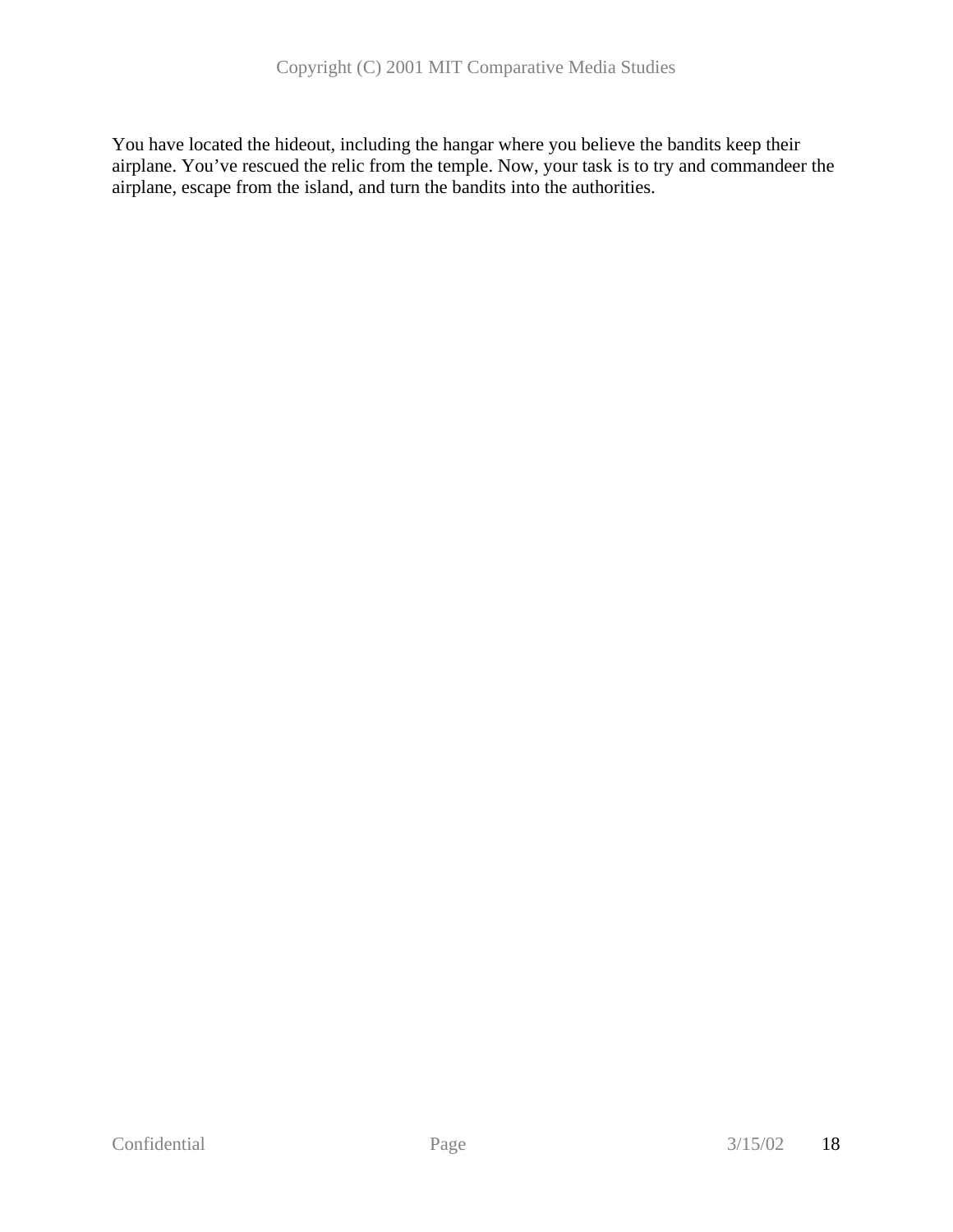# **Feature Set**

#### **General Features**

- Richly textured world
- Ornate, twisting, "temple of the optics"
- Complex optics engine that allows players to
	- o take pictures
	- o view objects under varying degrees of magnification
	- o see the effects of various focal length/ lens sizes, producing effects like blurring.
- Complex characterization and AI in both Melanie and Dr. Carlson
- Unique simulated world techniques. All of the objects can be broken, burned, or put back together to create tools.
- Online optics "textbook"
- Integrated Web Community for uploading and sharing pictures

# **Multiplayer Features**

Multiplayer is integrated through the web community. Players can take pictures and upload them to a website.

# **Editor**

Comes with world editor that teachers can use to add objects into the game.

Advanced levels unlock lens editing tools, allowing them to create their own configurations of lenses.

### **Gameplay**

Keys to the gameplay:

- Creating potential differentiation of character abilities so that people have actually interesting decisions (e.g. do I get a close up picture or do I take one from a long ways away with the proper lens).
- Creating a world with interesting vantage points for pictures.
- Creating some interesting materials to work with essentially supporting open-ended play.
- Much like Myst the puzzles will rely on beautiful aesthetics.
- Creating interesting emotional decisions with the other characters situations where the player has to choose to put them at risk and / or rescue them.

### **Character Development**

Consistent with most RPG design, this would also suggest that we need to have significant character differentiation. Character differentiation is a critical element of any RPG because it allows the player to build a sense of identification with the character and creates unique gameplay. It's through character differentiation that rpgs are rpgs and not adventure games.

Warren Spector's description of RPGS: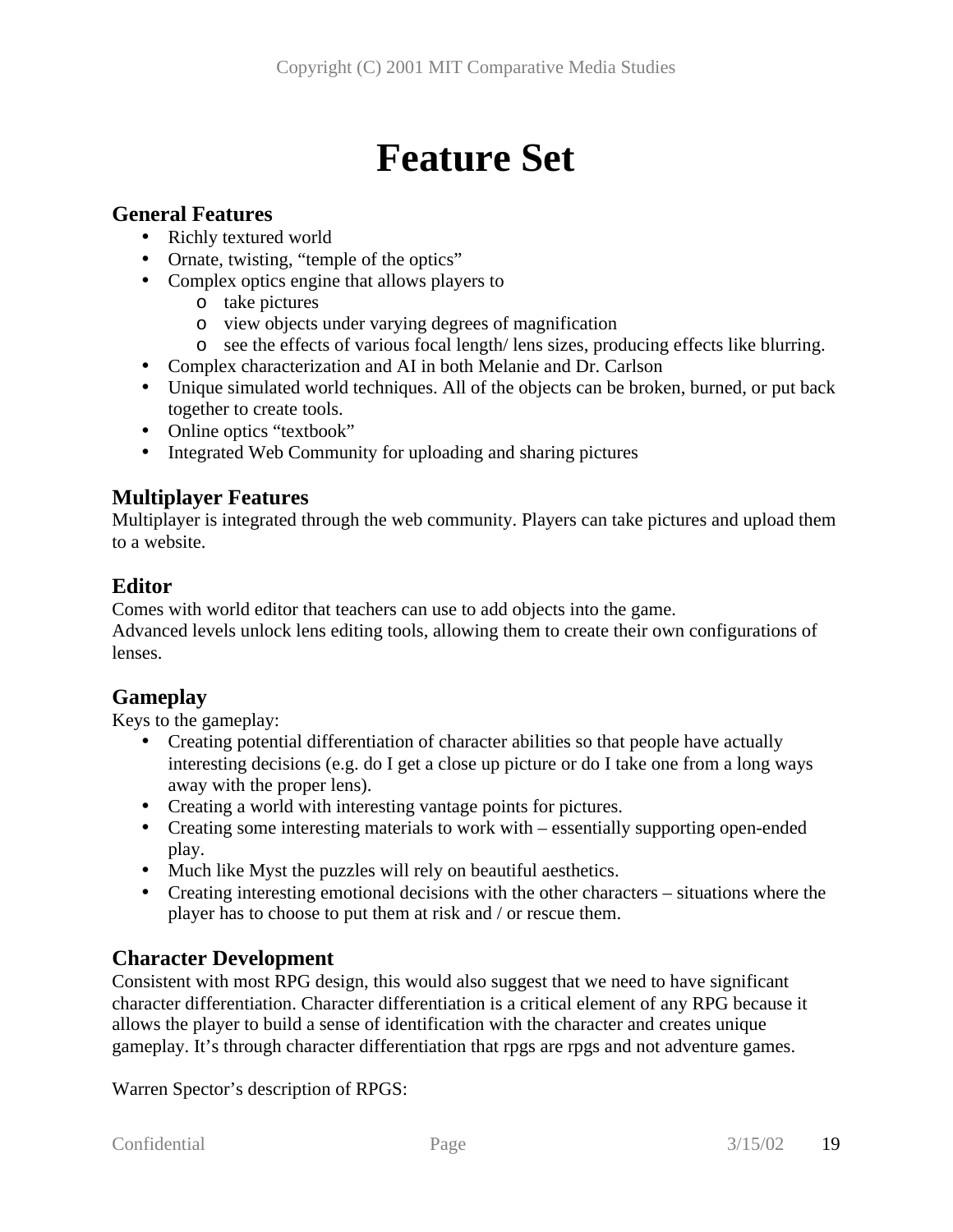RPGs are character-driven. Unlike any other game genre, they rely on differentiated player characters. As such, unique, personal character growth is vital. Players must feel that they control the destiny of their alter egos and that their choices throughout the game result in increasing stature and a growing ability to impact the game world and its denizens.

Every design decision you make when crafting an RPG should first be filtered through the following simple screens:

- Does each game system, design philosophy, or mission help the character play his or her role more effectively?
- Does each serve to differentiate one character from another?

I think that we have room for character differentiation, albeit in a somewhat limited form. I already suggested two possibilities: do you specialize in close-ups or long range shots? This is a good one, IMHO, because it allows for us to leverage different game-playing tendencies. Your Quake fans will go for the close-ups, your long range shots will be your archer/ thief types (See Koster's book for more on this). Perhaps, your MYST fans, who spend all of their time in the temple, and typically like to "play it safe" will do both, meaning that they can venture out into the world with a full cadre of skills (to a degree).

The tunnel can allow us to create rewards that push people in a certain direction (ala Deus Ex)? For example, you solve puzzle a. You can choose between a lens, a piece that can be used to extend a rod, or perhaps a rope. (What the rope would do, I don't even know).

Here are some possible character variables. Ideally these should ideally fit into the game mechanic as much as possible:

- hand steadiness
- lens crafting skill
- running speed (a nice one for conveniene, if nothing else)
- climbing ability
- Focusing ability

In the inventory, we might have the possible items:

- clothing
- tools
- types of film
- clothing
- tools (ropes, etc.)
- film speed
- camera type
- developing chemicals
- Extension rods
- Other miscellaneous stuff.

So, perhaps you've built a sneaker profile:

• -Concentrated all of your skills/ practices in stealthiness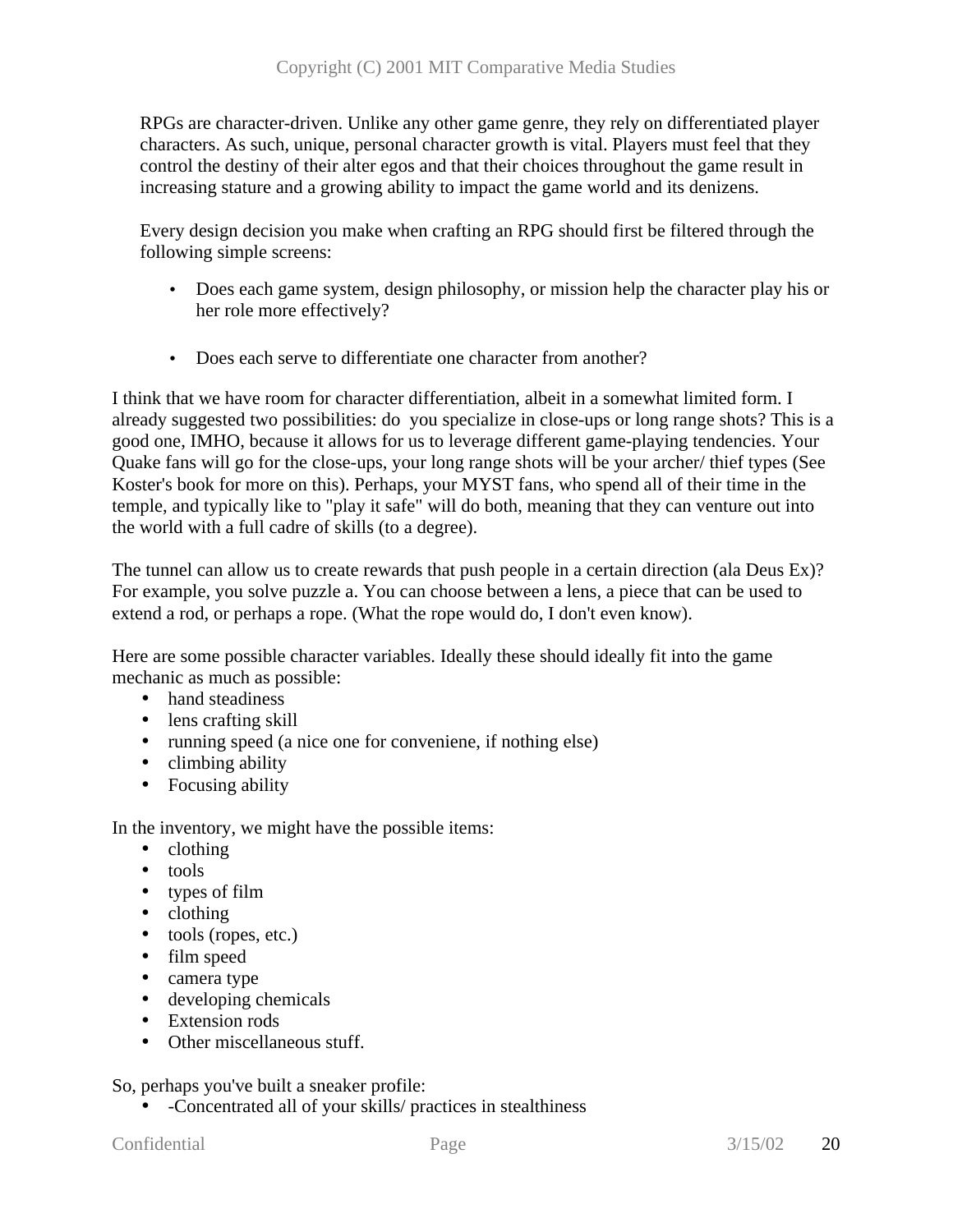- -Obtained camouflage clothing
- Gotten the proper lenses for close shots
- Better film (can you take a picture from a dark crevice, say)
- Gotten some other object / skill that puts you in a position to get close (i.e. tools to climb a tree,
- Gear that enables you to be relatively mobile

Or, maybe you've gone for the "long range" profile. You prefer to not get in the skirmish of things. So, you get a tripod, good lenses, not so much clothing, maybe running speed to run away. So, for example, there might be the following critical variables to manipulate in camera scenario:

- distance to object
- angle in relation to object
- lighting
- number of lenses
- length of tube
- types of lenses
- placement of the object (making multiple photos necessary)
	- $\blacksquare$  the addition of a bonus lens gained in the temple can make a new vantage point more possible
- film
- chemicals
- camera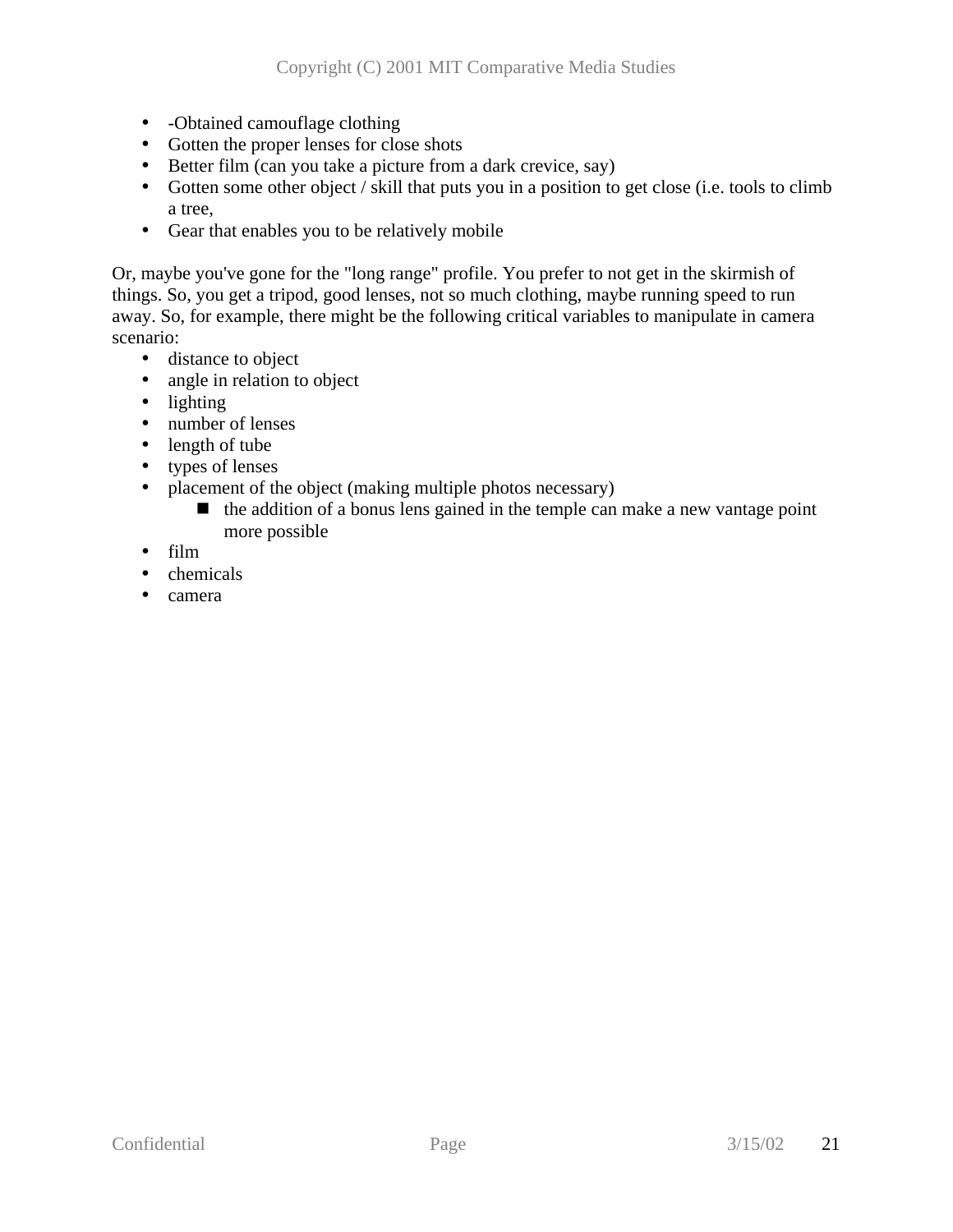# **Pedagogical Approach**

Temple of the Optics leverages several pedagogical approaches, depending largely on the classroom contexts in which it is deployed.

#### **Learning By Doing**

Loosely speaking, this game uses a learning by doing framework (Berman & Schank, 1999; Schank, 1994). The scenario starts by establishing goals which are tied to a mission. In the Jungle of the Optics, the goals of the game emerge from the narrative. The players develop goals emerging from the narrative – which Schank refers to as a cover story, and then use the optics tools and resources to solve to the problems.

#### **Communities of Learners**

(Biealcyck & Collins, 1999). Through the web-based community, we hope to foster communities of learners. Players can use communication tools provided via the web to upload images, pose solution to problems, and explain how and why they solved particular problems. We are particularly excited about the opportunity for players to share pictures taken in this environment.

#### **Problem-Based Learning**

The game combines both open-ended and closed ended problems (Jonassen, 1998). This allows teachers & learners to focus both on specific concepts, and to experiment mobilizing them in more open-ended situations where they can think creatively with the concepts. Players can identify problems they want to solve, and use the optics lenses as tools and the optics books, diagrams, etc. as resources to solve complex problems (e.g. Savery & Duffy, 1996).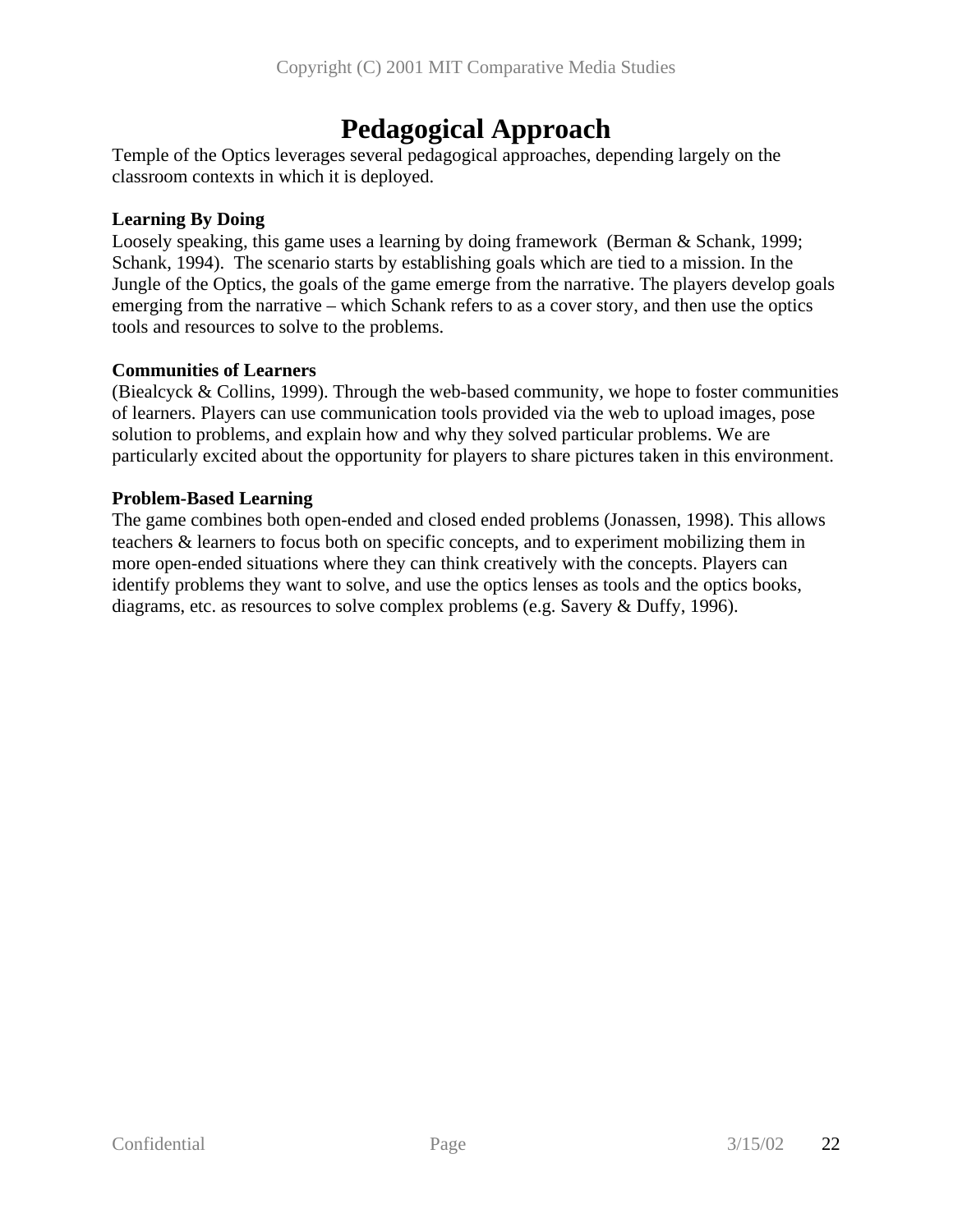# **The Game World**

### **Overview**

The game world is a simulated world with scripted "triggered" events. Masked within the game is an underlying "mission structure" where AI routines, etc. change as the missions develop. AI and robots run on AI routines. T

# **Fully Adaptive Optics Engine**

Everything in the world can be viewed at varying magnifications – also, objects appears blurry if the objects are not in focus. Because players are used lenses at fixed distances (as opposed to modern lenses with auto focusing), they will not be able to simply adjust objects until they are in focus (with the possible exception of microscopes).

# **Fully Interactive Simulated World**

Objects can be

- broken into smaller parts
- put together
- lenses interact with one another realistically
- Objects have
	- melting points
	- water has boiling point
	- glare can be manipulated off of reflective surfaces

# **The Physical World**

#### **Overview**

The world is a jungle island – 4 miles long, 1/2 mile wide. The colors are bright and sunny at nighttime – dark and more foreboding at night. The night is a more dangerous time – which is communicated to the player through sounds. Running across the island is entirely possible. There is typical tropical foliage. The island looks a little like *Castaway* (starring Tom Hanks), but less dreary. There are 3 main areas:

#### **Key Locations**

- Professor & Melanie's camp
- The bandits' camp (in a deep basin, a river running through it)
- The Mayan settlement

#### **Travel**

Character can run, walk, jump, climb, or swim through the world.

Melanie has a semi-autonomous AI. Mostly, she follows you around. She can run back to camp if she feels that it's too dangerous. You an also order her back to the camp.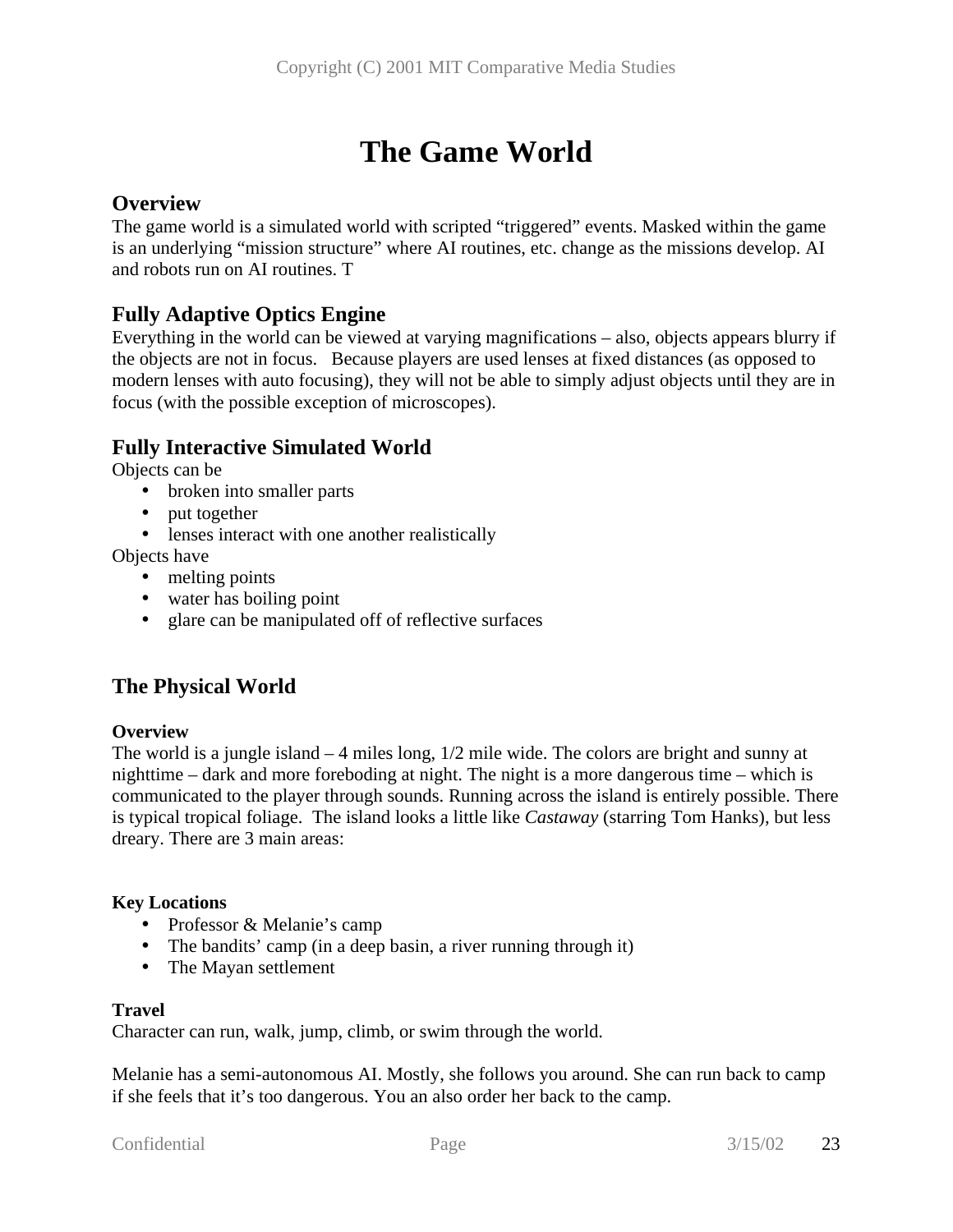**Scale**

Realistic scale.

#### **Objects**

- Trees
- Chunks of wood (can be broken into pieces going from bigger to small)
	- o Trunks
	- o Large Branches
	- o Medium Branches
	- o Small Branches
	- o Large Sticks
	- o Long Sticks
	- o Twigs
- Several species of plants
- Several species of tropical birds.
- Other lizards, animals.
- Leaves
- 4-6 sizes of rock (Boulders  $\rightarrow$  Pebbles)
- Rope
- Animals & birds
- Wild Boar
- Skeletons and bones
- Back Pack
- Broken bit of glass
- Tubes / Plastic casing for lenses
- Glue
- String
- clothing
- tools
- types of film
- film speed
- camera type
- developing chemicals
- Extension rods

#### Objects at Carlson's Camp

- Tents  $(3)$
- Tent stakes
- Supply crates
- Food packs

#### Objects at Bandits camp:

• Crates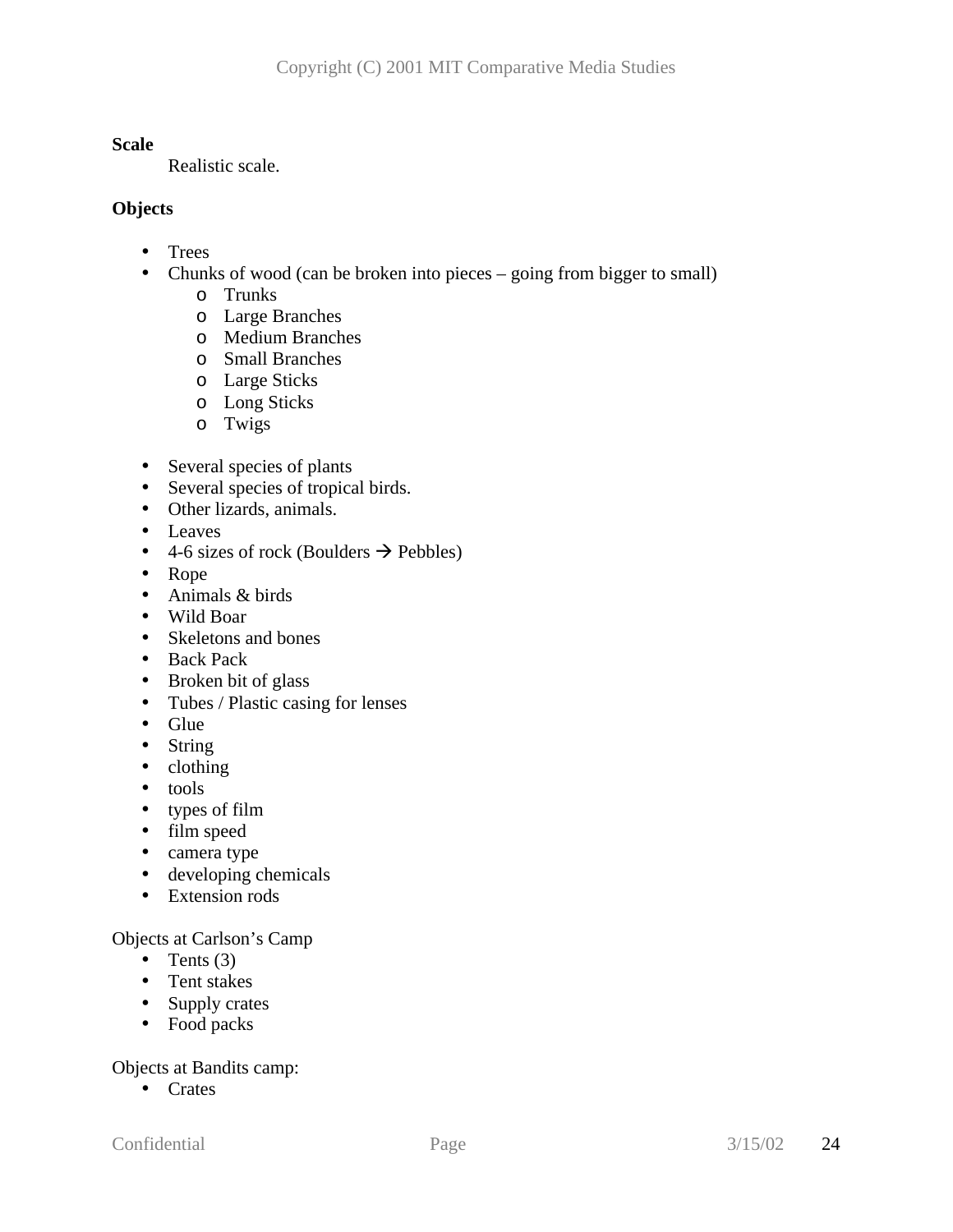- Tents  $(8-10)$
- Jeeps (old)
- An old plane

#### **Weather**

Mostly sunny during the day. At some points in the story, it will get rainy during the day to match the mood of the story. The environment should be open and inviting to attract non-gamers.

#### **Day and Night**

The game it goes from day to dusk. The player has to get back by nightfall to get Melanie home. If not, an animation kicks in, and you're taken home.

#### **Time**

Time runs on a realistic time scale. (1 second game time = 1 second real life).

#### **Camera**

First person camera perspective.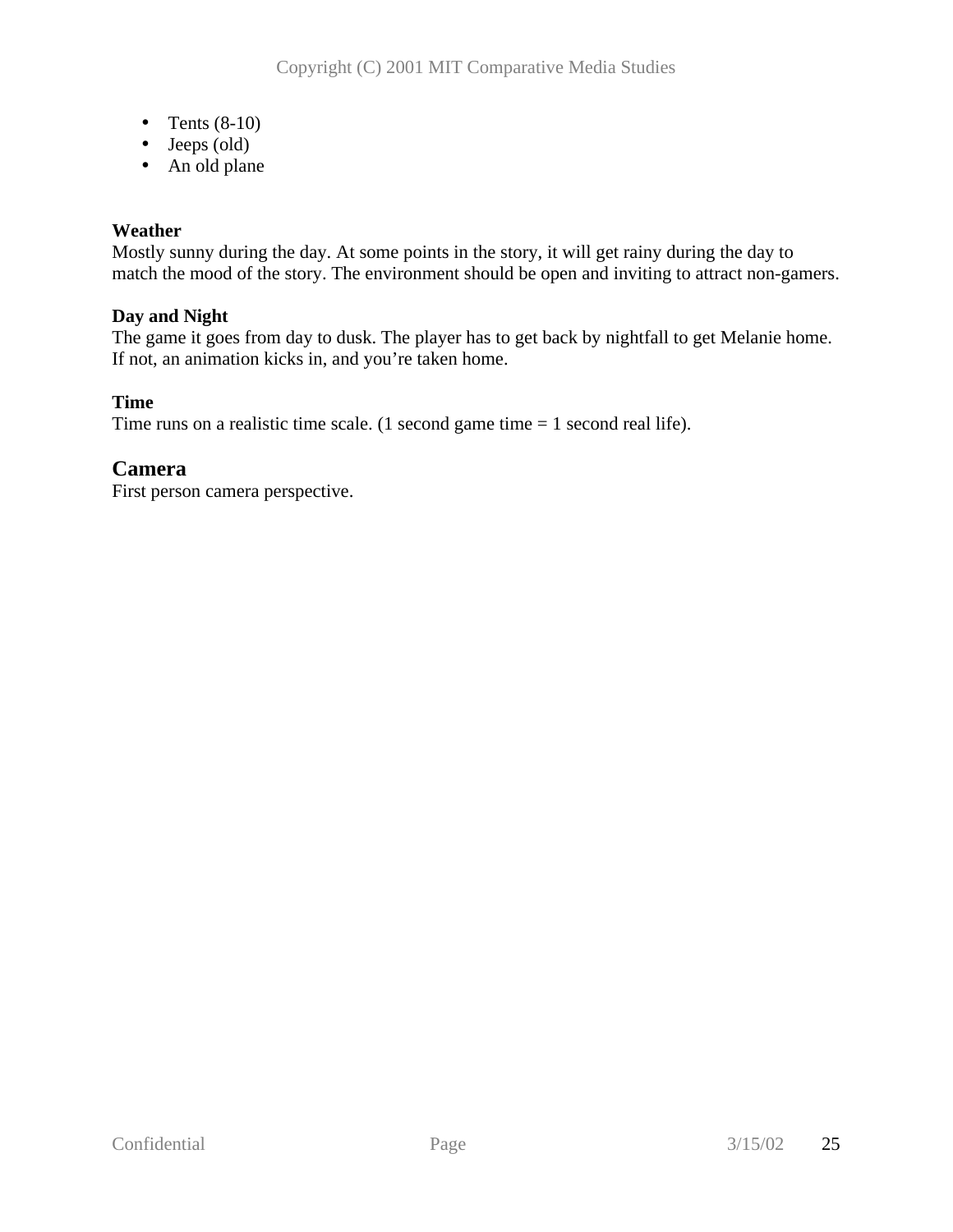# **The World Layout**

# **Overview**

- Jungle
- allows for darkness and more variable light conditions
- allows for more opportunities for being hidden.
- interesting and inviting flora and fauna.

### **Professor & Melanie's camp**

The camp is nestled in a small clearing. It consists of 3 tents, several supply crates, and some folding chairs. Carlson's objects resemble an archeologists' camp.

# **The bandits' camp (in a deep basin, a river running through it)**

The bandits live in a medium camp of 8-10 tents. There are 8-10 bandits. Each is armed with a tranquilizer gun. There are supplies strewn about the camp which are locked up in vaults every evening.

### **The Mayan settlement**

See the mirror challenge…

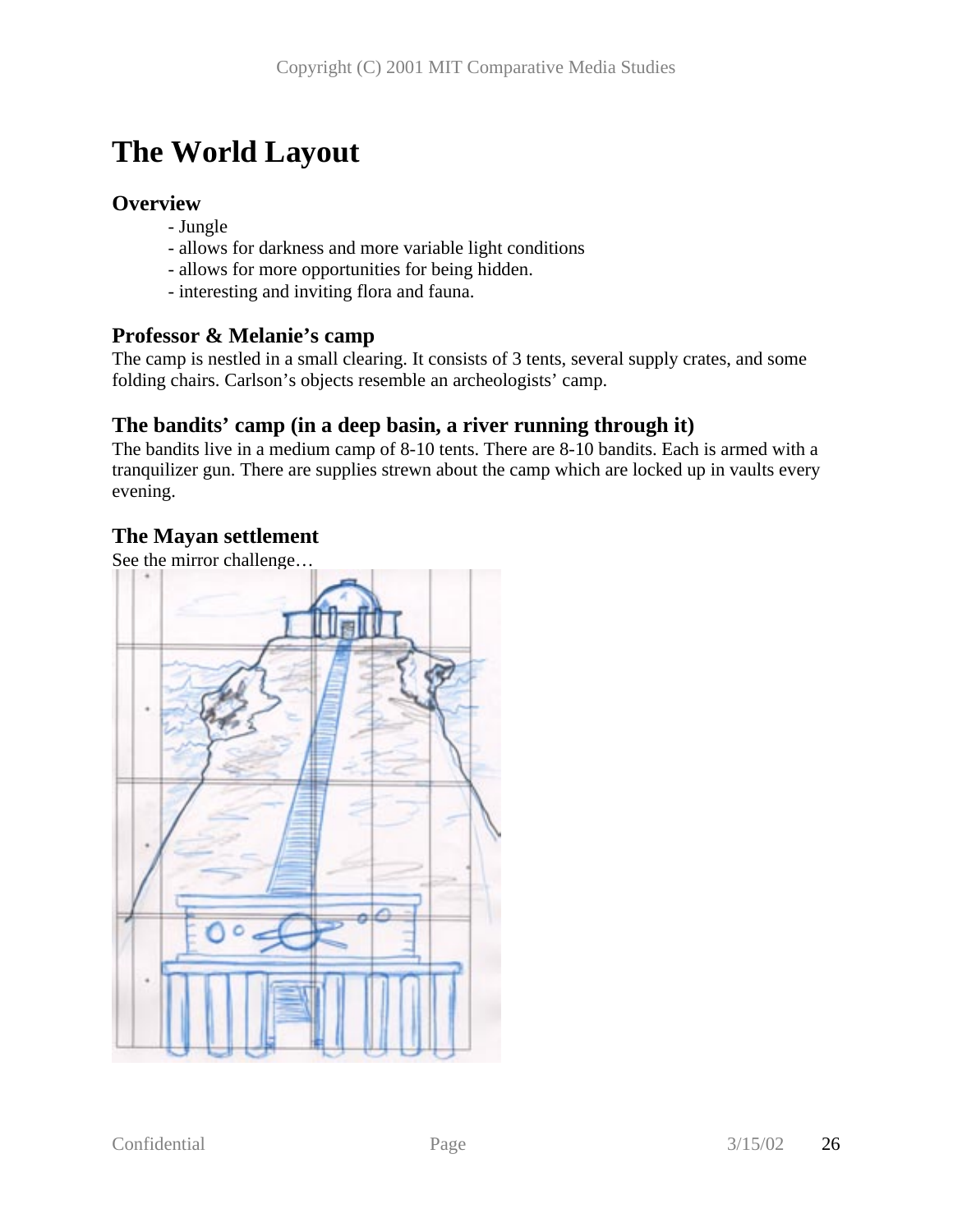# **Game Characters**

# **Overview**

- Main Character
- Carlson
- Melanie

Bandits

- Leader
- Guard/ henchman

# **Creating a Character**

Skills

- hand steadiness
- lens crafting skill?
- running speed (a nice one for convenience, if nothing else)
- Lung capacity (swimming / endurance while running)
- climbing ability
- Focusing ability

# **Character Types**

So, perhaps you've built a sneaker profile:

- -Concentrated all of your skills/ practices in stealthiness
- -Obtained camouflage clothing
- Gotten the proper lenses for close shots
- Better film (can you take a picture from a dark crevice, say)
- Gotten some other object / skill that puts you in a position to get close (i.e. tools to climb a tree,
- Gear that enables you to be relatively mobile

Or, maybe you've gone for the "long range" profile. You prefer to not get in the skirmish of things. So, you get a tripod, good lenses, not so much clothing, maybe running speed to run away. So, for example, there might be the following critical variables to manipulate in camera scenario:

- distance to object
- angle in relation to object
- lighting
- number of lenses
- length of tube
- types of lenses
- placement of the object (making multiple photos necessary)
	- $\blacksquare$  the addition of a bonus lens gained in the temple can make a new vantage point more possible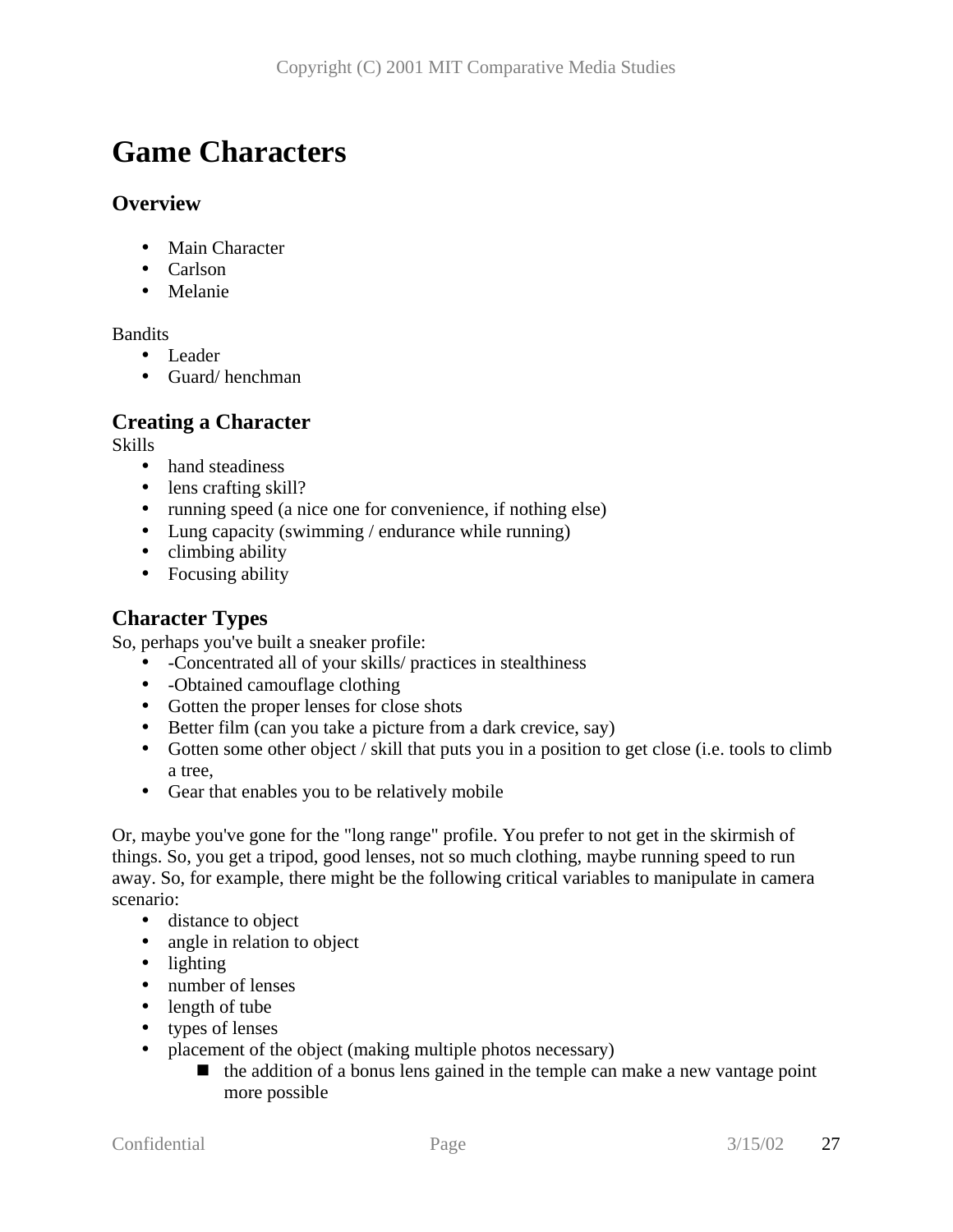- film
- chemicals
- camera

# **Profiles**

#### **Protagonist**

Unlike most role playing or adventure games, the protagonist is the player. Thus, the player is never called by name, or shown in any shots.

#### **Melanie**

Melanie is a 13 year old niece of Dr. Carlson. Bold and confident, she is a lot like a young Natalie Portman in "The Professional". Melanie is quick to offer help and not afraid of danger. For several summers, Melanie has traveled with her uncle on archeological digs and has seen the world – from Rome to Australia to Africa.

Melanie's own parents are very busy professionals. Harvard professors, they are active in the Boston intellectual scene. They see these summers as Melanie's chance to get our doors and experience other "cultures." Because of their busy lifestyles, Melanie has been forced to become very self-sufficient. Growing up around adults has made Melanie highly self-confident. Most of Carlson's colleagues have treated her as an adult, so she is used to being in grown up situations. This situation may be beyond Melanie's experience, and her headstrong, if not arrogant attitude could get her in trouble.

Melanie has fit into the role of caretaker for Carlson easily, now that he's incapacitated. AT times, she worries that you're getting in between them, so she's a little cold toward the protagonist. Underneath, there are signs that Melanie might be afraid. Deep down, she knows that she's still a kid, but is too afraid to show her vulnerability in front of Carlson. There is also a darker undercurrent to Melanie. She has become a bit distrusting from all of this, and she's of the

#### **Professor Carlson**

Professor Carlson is a professor of Archeology at The University of Chicago. His research is in the use of caves by the prehistoric maya and in Mayan science. He has become fascinated by a set of drawings that suggest that the Mayan had a very sophisticated understanding of optics. He's hoping that this work can be a big contribution to the history of science.

As such, he's been interesting in having you, the protagonist, add your expertise. One of the hooks of the game is that we're not telling the player why he/she is here. It would be fun to have an in joke or two about this. The player is free to fill in the holes as to why he/ she is there. Presumably, that expertise is in optics.

Carlson is a middle-aged, Sean Connery like professor. He is an idealist, but has become disheartened by these events. Is is somewhat afraid of the bandits and the situation, but he attempts to maintain his composure for Melanie.

Carlson plays it tough on the outside, but inside, may be even more scared than Melanie. The longer he's trapped here, the more he's coming to realize that the things that drove him to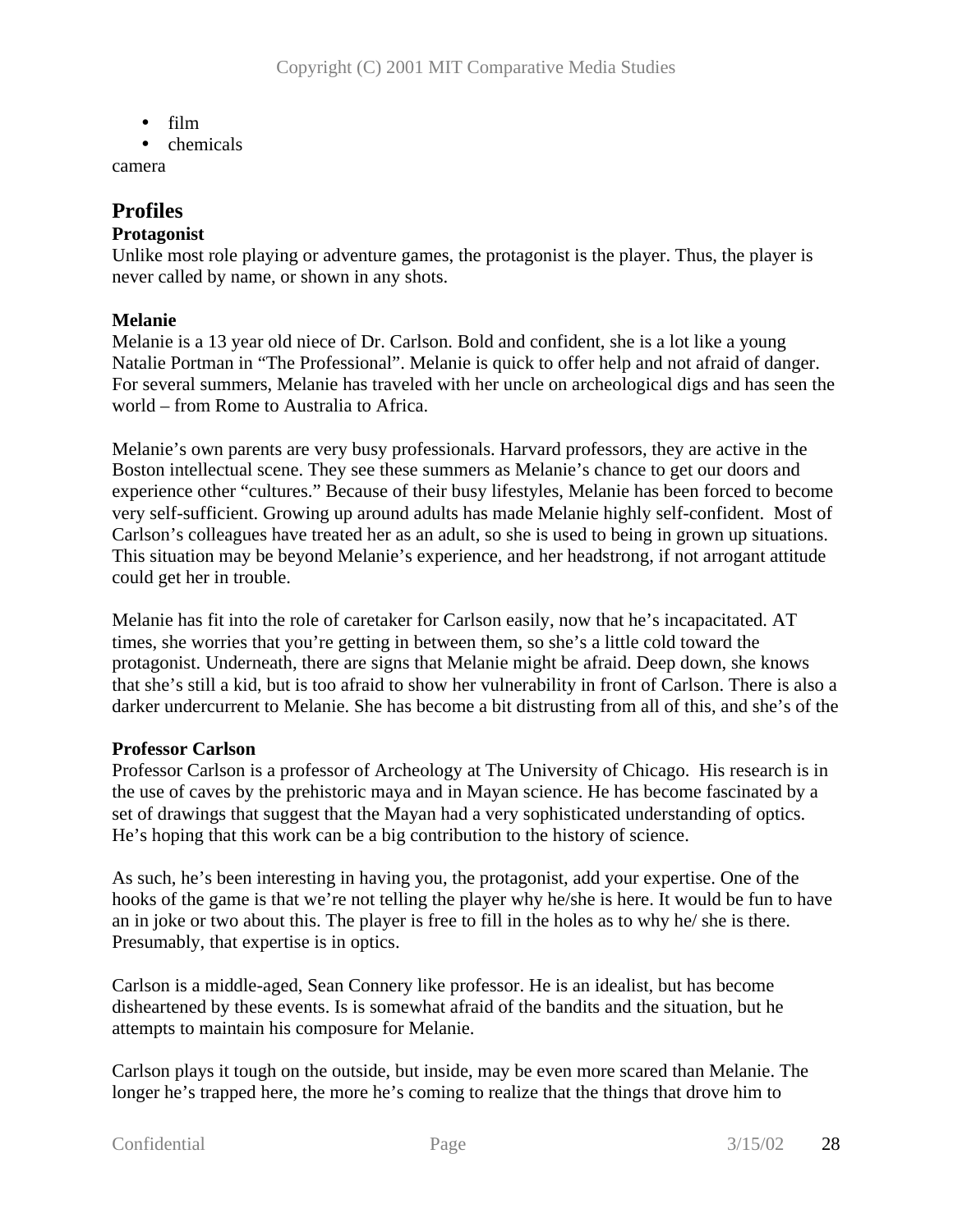archeology – love of research, exploring, taking your time to appreciate ancient artifacts, are not what is required here. Secretly, he is mostly reassured by Melanie's strength and cunning.

See "Norman Hammond" who works at the University of Chicago. as an archeologist in Mayan work (music).

#### **Character AI:**

Melanie has a complex AI built on a Minsky-derived Artificial Life model. Similar to The Sims, the characters operate on the basis of needs. As such, she behaves more like a Sim or a creature in Black & White rather than a scripted Lucas character.

Characters have the following needs based on Maslow' derived Hierarchy.

(http://www.maslow.com):

*Primary needs* These needs must be at a certain threshold before Melanie or Carlson will do anything else.*:*

- Sleep. When sleep/tiredness gets below 20%, They will return to camp for a nap. You can wake them when they get over 50%. (can the player do things to modify this in Melanie?).
- Hunger. When Hunger gets below 40% Melanie will start complaining. Carlson only goes below 50%.
- Thirst.
- Waste Excrement / Bathroom
- Love / Respect

*Secondary Needs:*

- Safety
- o Curiosity
- o Approval via protagonist or Carlson

### **Events impact on characters**

Events (i.e. discoveries, fights, conversations) have an impact on characters. So, when Carlson sees you talking to Melanie kindly, his attitude towards you increases. Certain events / cut scenes are unlocked when a character's attitude needs / relationships (ala Sims) reaches a certain threshold.

Events

- You tutoring Melanie
	- $\circ$  + 5 trust to Carlson
- You disobeying Carlson/ Melanie
	- $\Omega = 10$  trust to either
	- $\circ$  + 2 respect Melanie
- You putting Melanie in danger
	- $\circ$  +2 trust Melanie
	- o -10 Trust Carlson
- You solving a puzzle
	- o +1-20 trust Melanie / Carlson
- You rescuing something from the Temple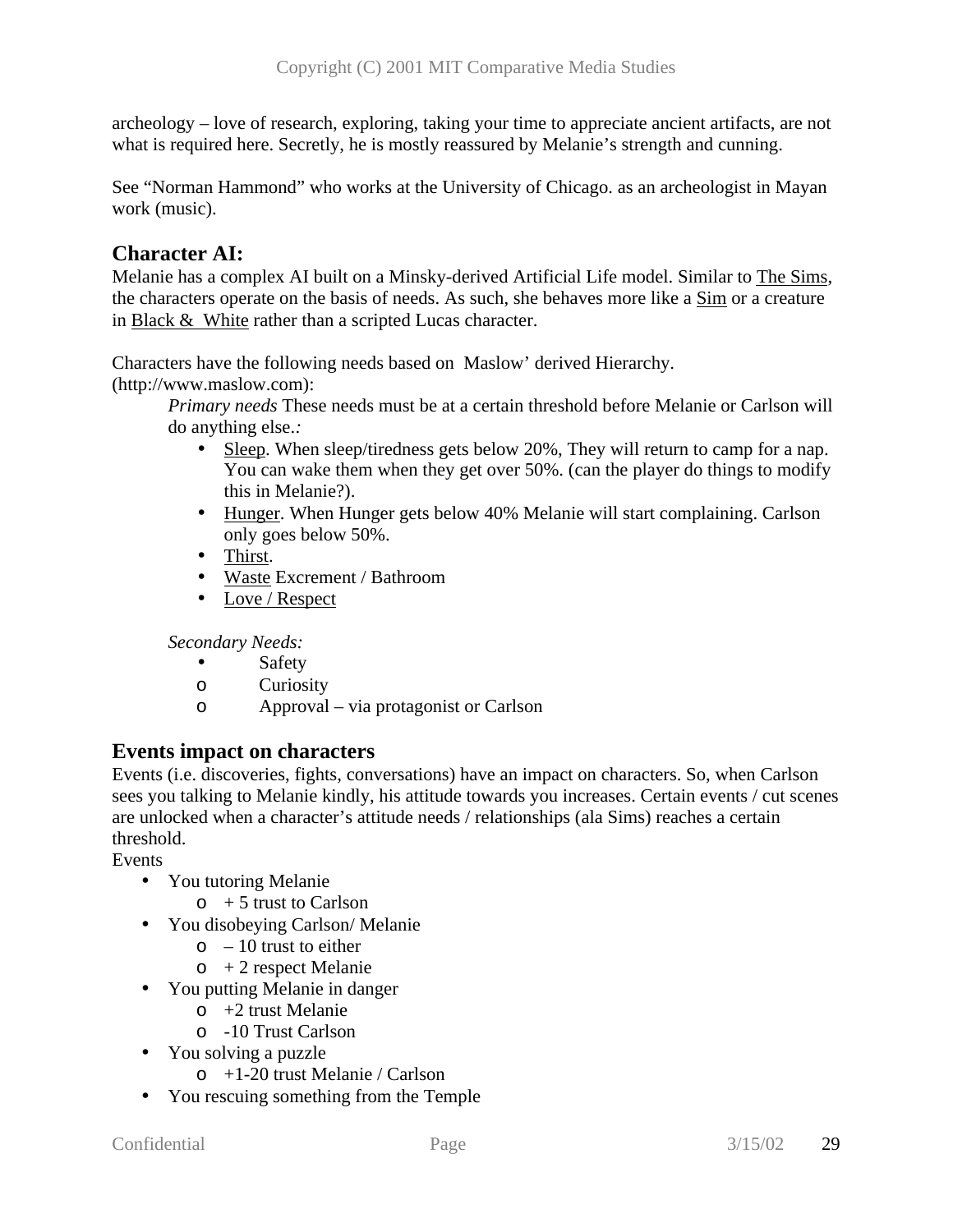- o +30-50 trust Melanie / Carlson
- You causing physical harm to any of characters
	- o -50 affection & trust

#### **Character Disposition toward Other Characters**

Events trigger the following dispositions toward characters.

- Fondness
- Trust
- Fear

These can be mix and matched.

These base factors produce the following states

- Hatred (low fondness, low trust) gets to a certain point and the character is asked to leave.
- Love
- Trust
- Respect
- Friendship
- Ally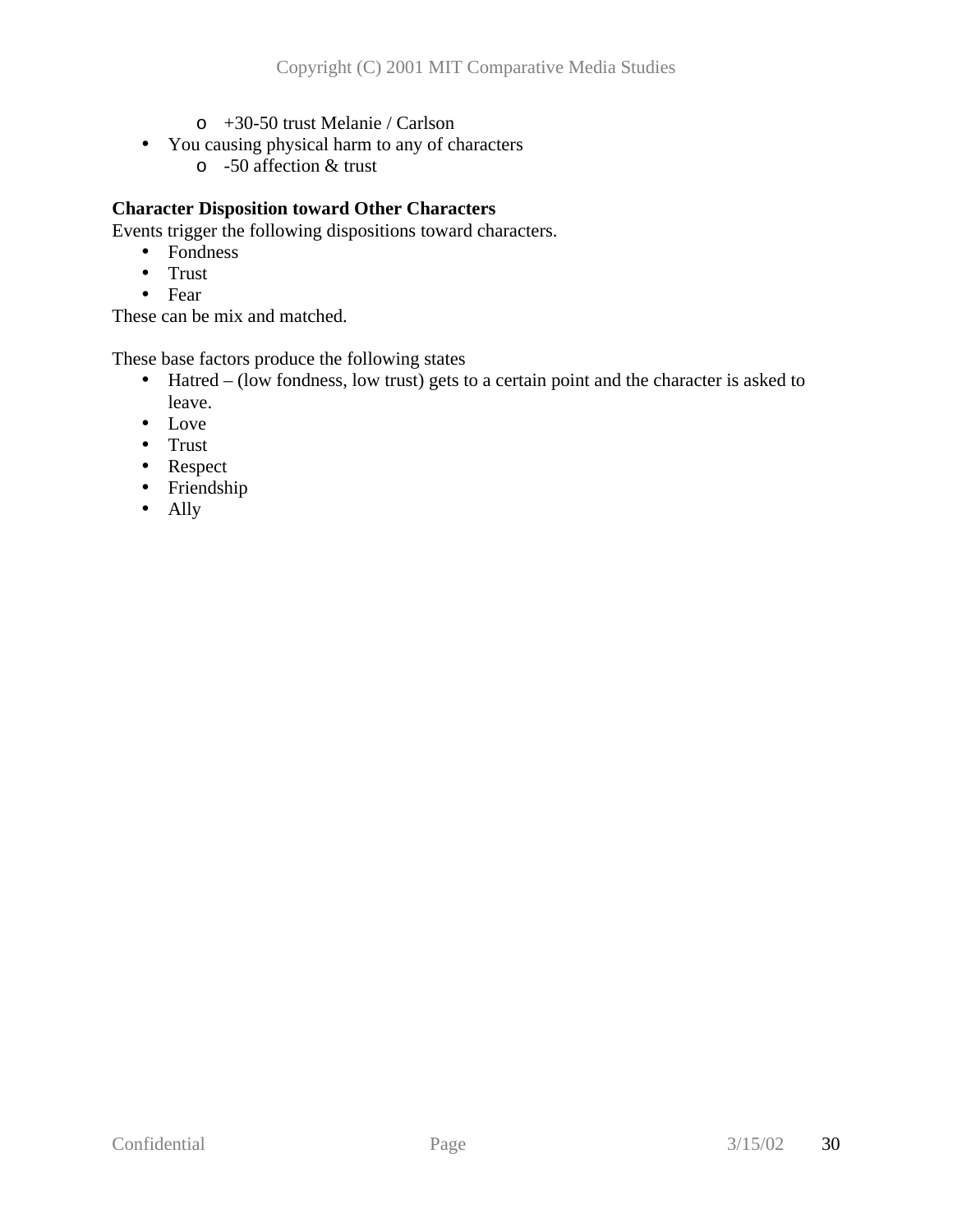# **User Interface**

# **Overview**

Provide some sort of an overview to your interface and same as all the previous sections, break down the components of the UI below.

# **User Interface**

There are two competing theories of interface that will need to be resolved through usability testing.

1) The main interface is unobstructed. Players access menus to see

- Their watch (time)
- Their endurance (heart beating)
- Inventory

2) Traditional game interface with information available on screen.

- Endurance level = beating heart that pulsates as you go
- Time
- Hunger / Thirst Levels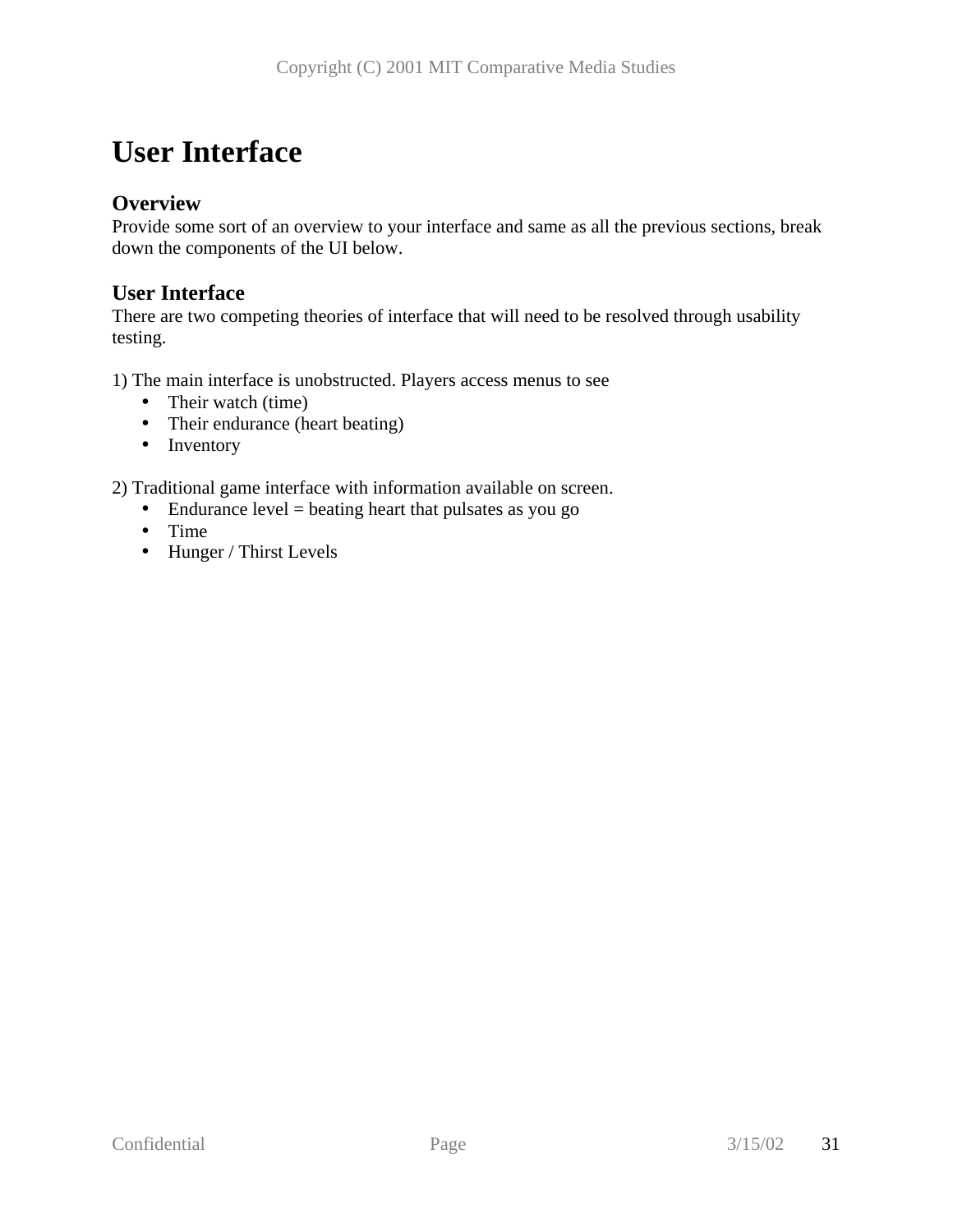# **Musical Scores and Sound Effects**

# **Overview**

Mostly the game makes use of ambient sounds. Sound is very important in the jungle – or in nature. People use sounds as means of getting information (i.e. birds can send alarms, etc.) The game will model sounds in this way people will make noises, as they move, which then trigger other sounds, e.g. birds, etc.

### **Natural Sounds**

A big element of this game is realistic outdoor sounds. When players walk, they project sounds which can be detected by birds and animals. They create noises which the users can use to gauge the whereabouts of other players.

### **Music**

The game has a musical score drawing on tribal rhtyms. The music picks up pace during chase sequences.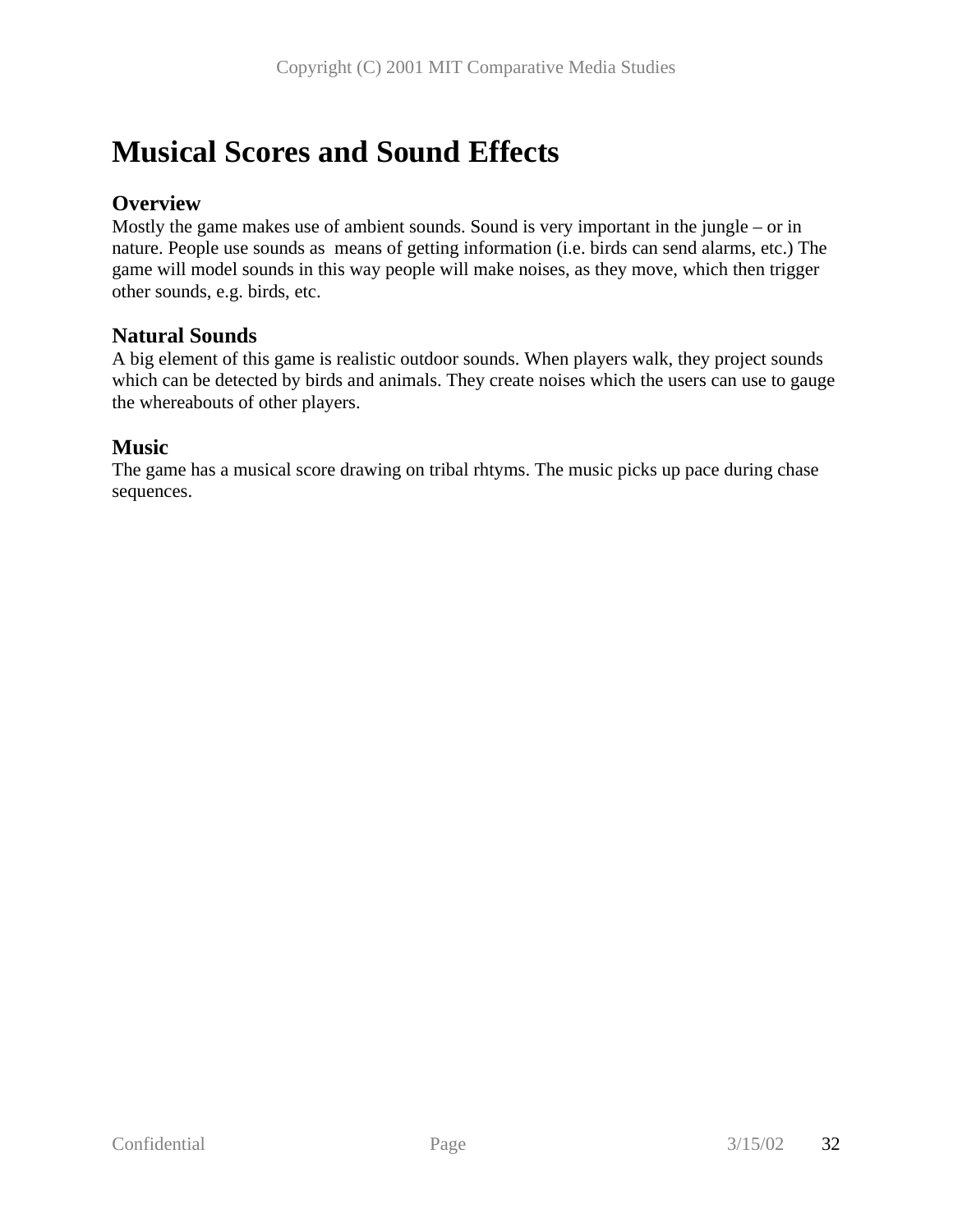# **World Editing**

### **Overview**

The world editor will allow players to create and move objects. They will have

- a library of pre-made objects
- textures<br>• and a 3D
- and a 3D imaging tool

the goal is to enable teachers to create puzzles like the ones in the temple of light for students to use.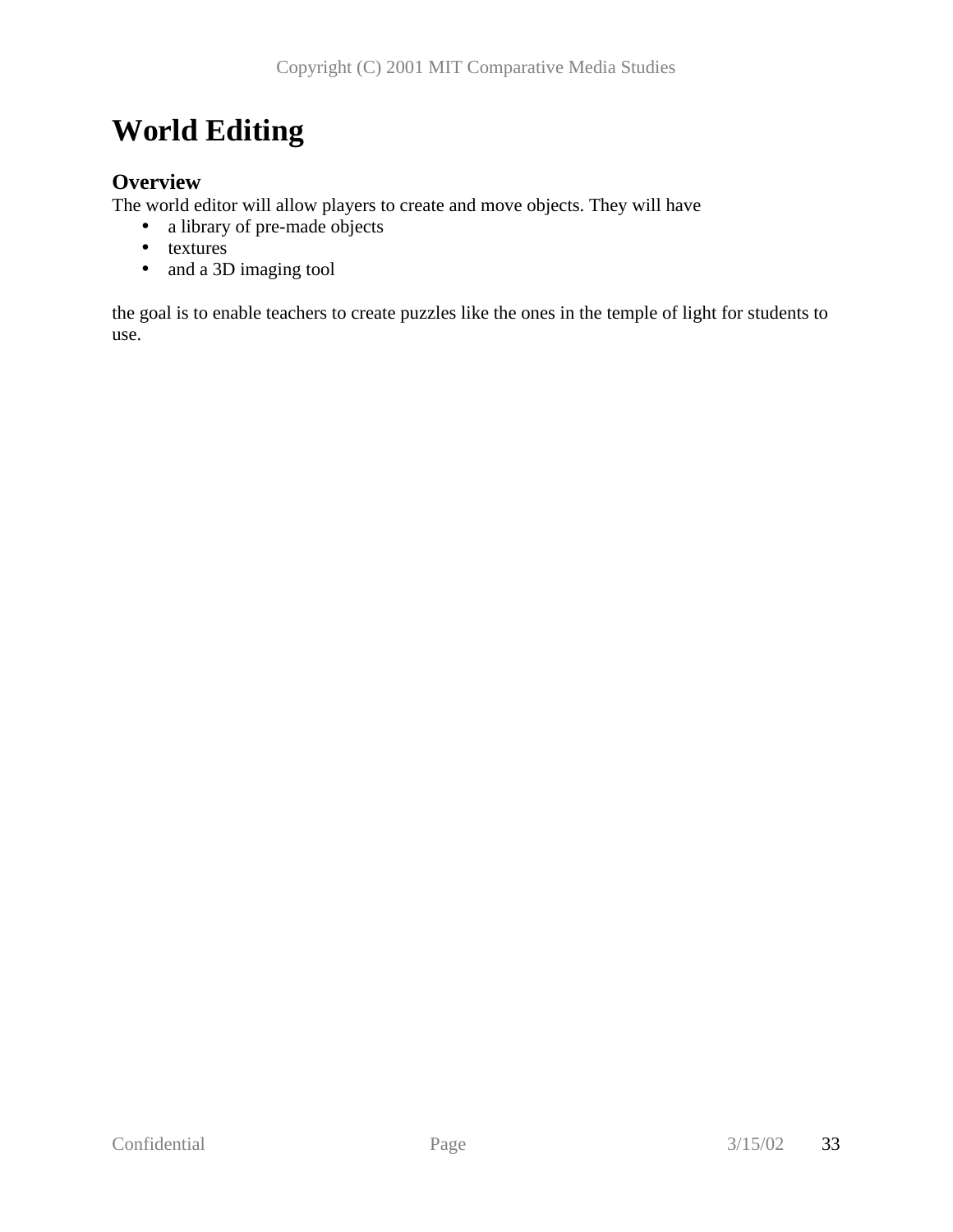# **"Story Appendix"**

Professor Carlson, an archaeologist, and his niece Melanie have been in the jungle for several months, exploring Mayan ruins in search of the Sien de la Luz -- the Temple of Light --a legendary chamber of glass and jewels that's breathtaking in both its artistic beauty and scientific sophistication.

As Carlson and Melanie work, bandits arrive and steal valuable artifacts from nearby ruins. Learning that Carlson has found the mystical Sien de la Luz, the thieves raid his camp and maim his leg when he refuses to divulge the location of the temple.

Carlson, desperate to protect and save Melanie but unable to move beyond their destroyed encampment, begins to lose hope. He sends his niece out on short hikes through the jungle to find help. That's when the player arrives...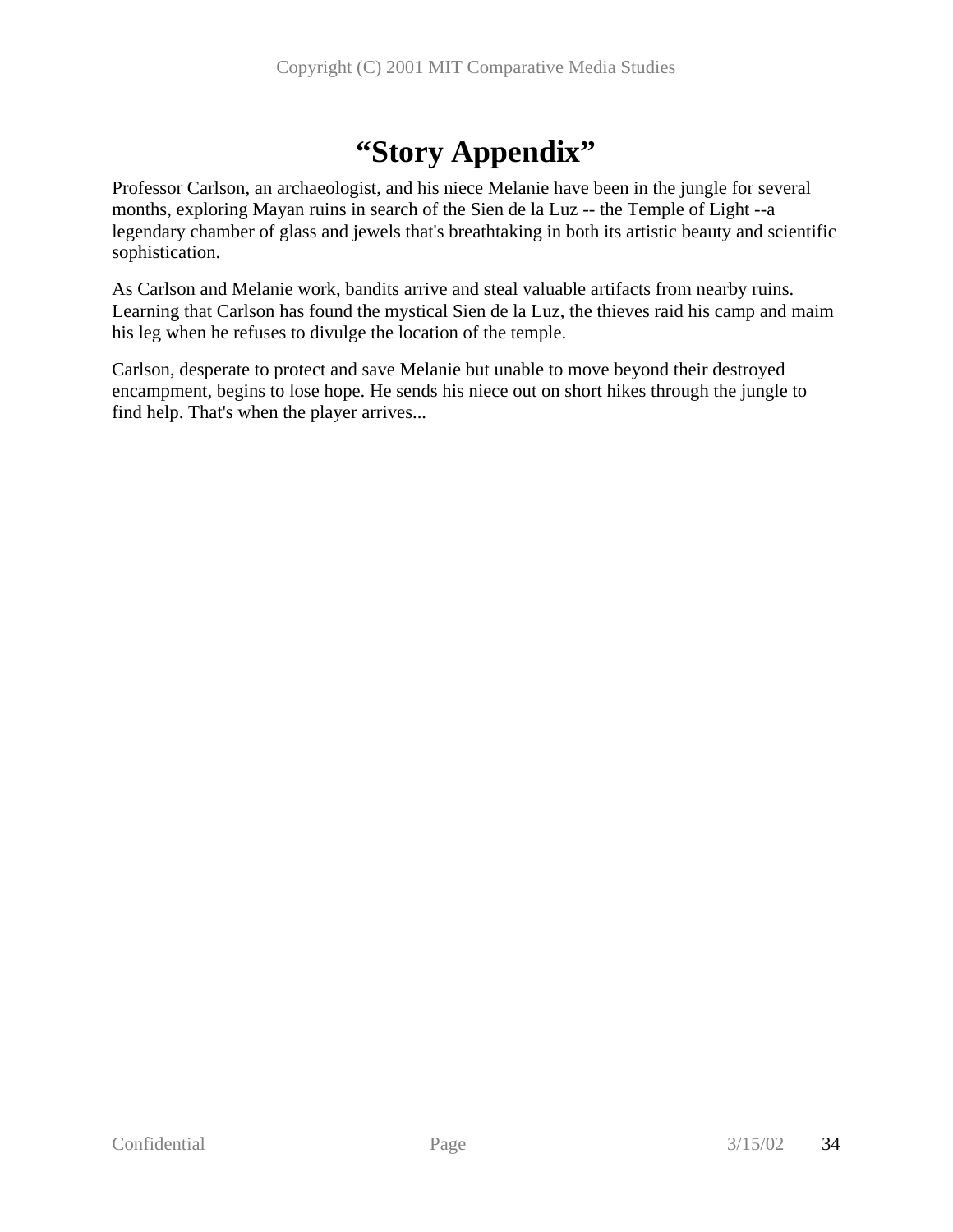This image shows the formulas for calculating the focal point for an object. This diagram/ equation will be used for the spyglass/ camera levels.

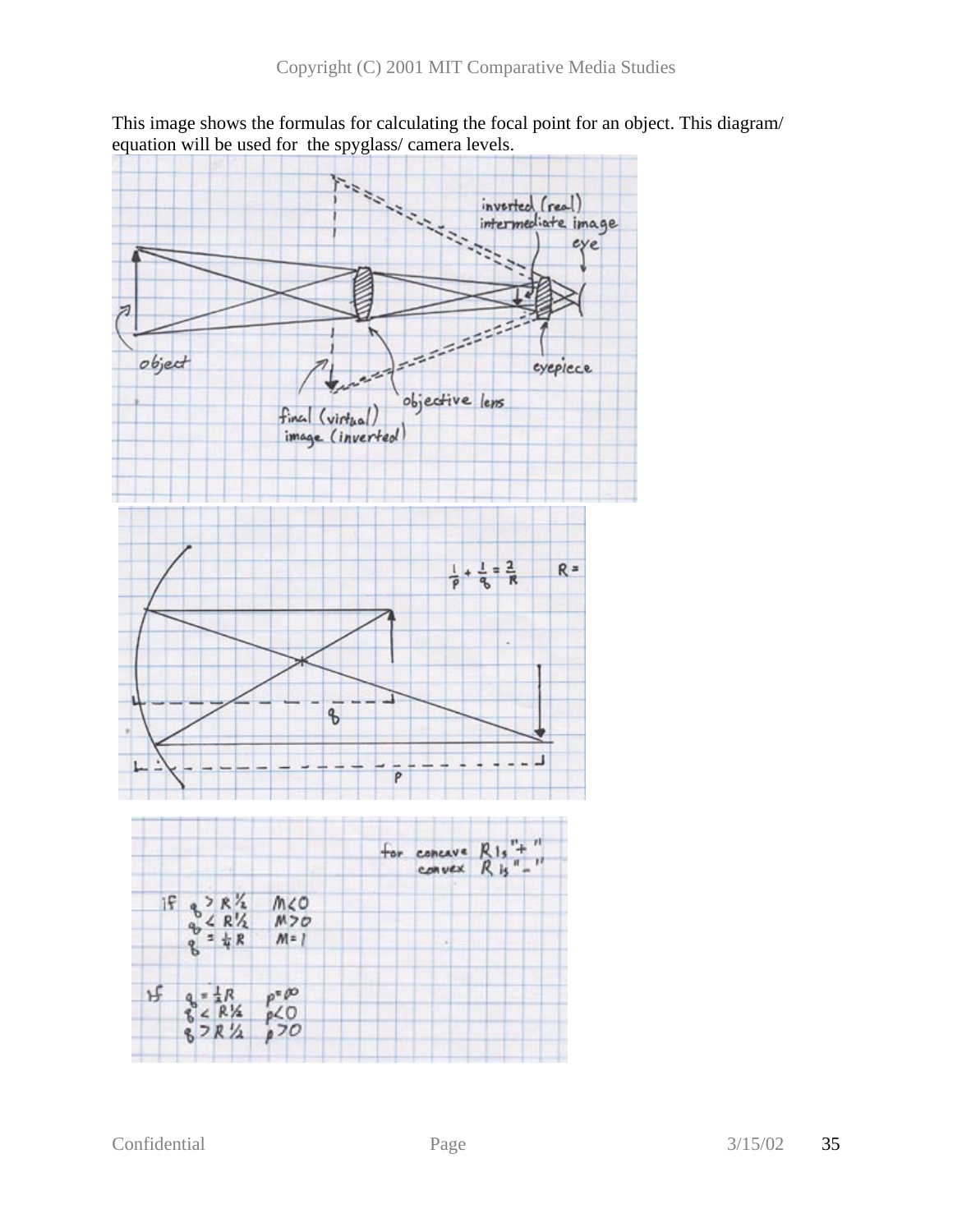



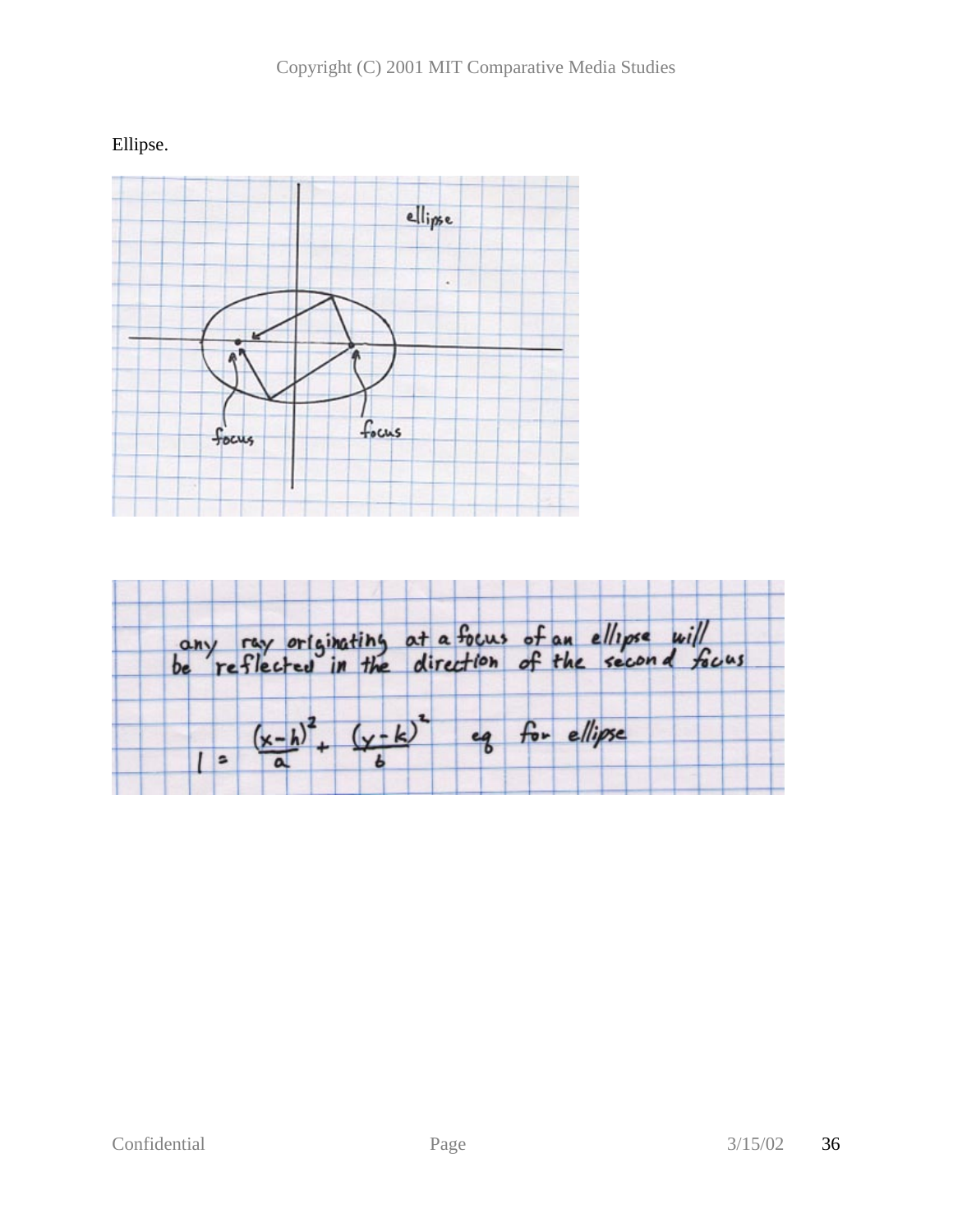

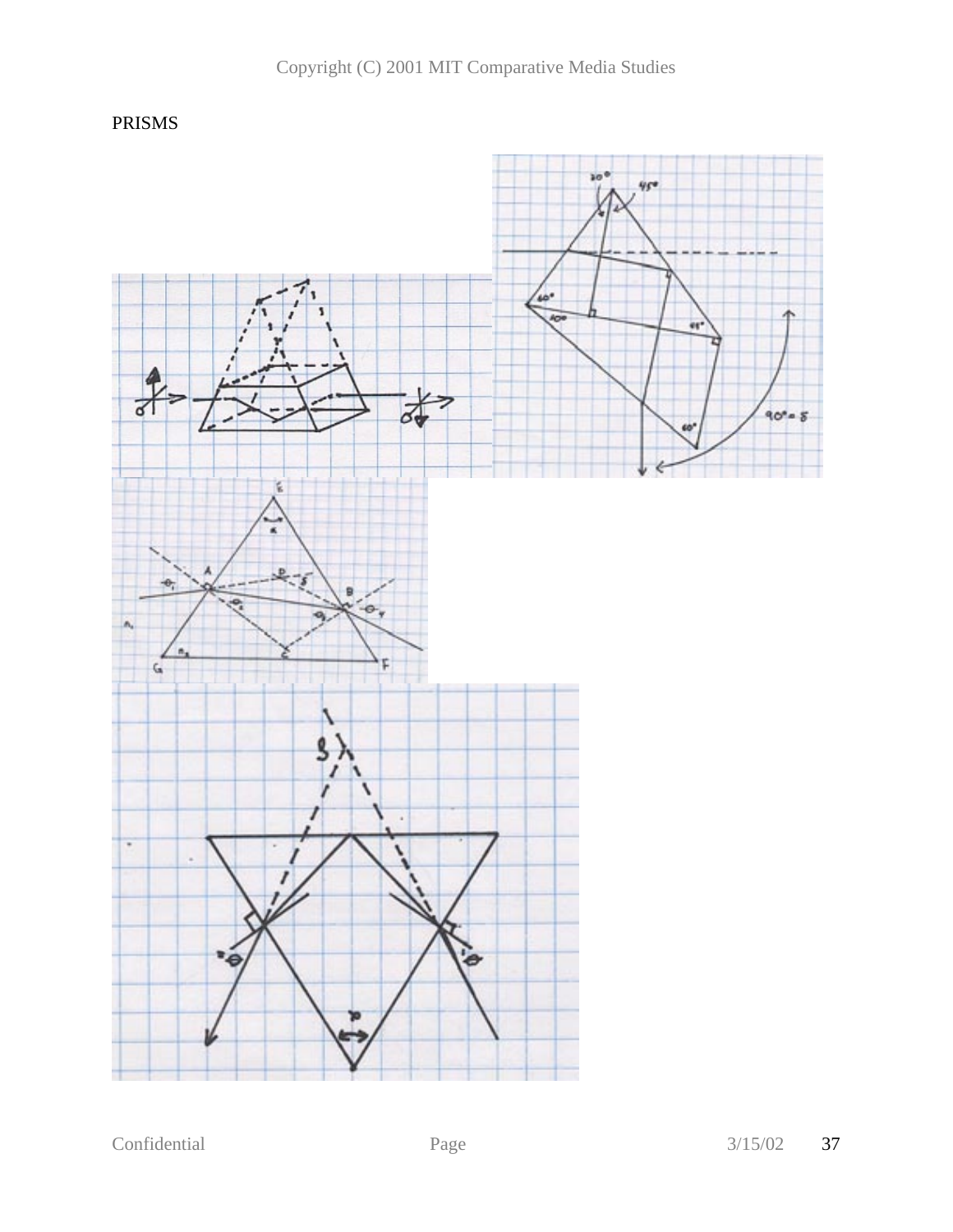Copyright (C) 2001 MIT Comparative Media Studies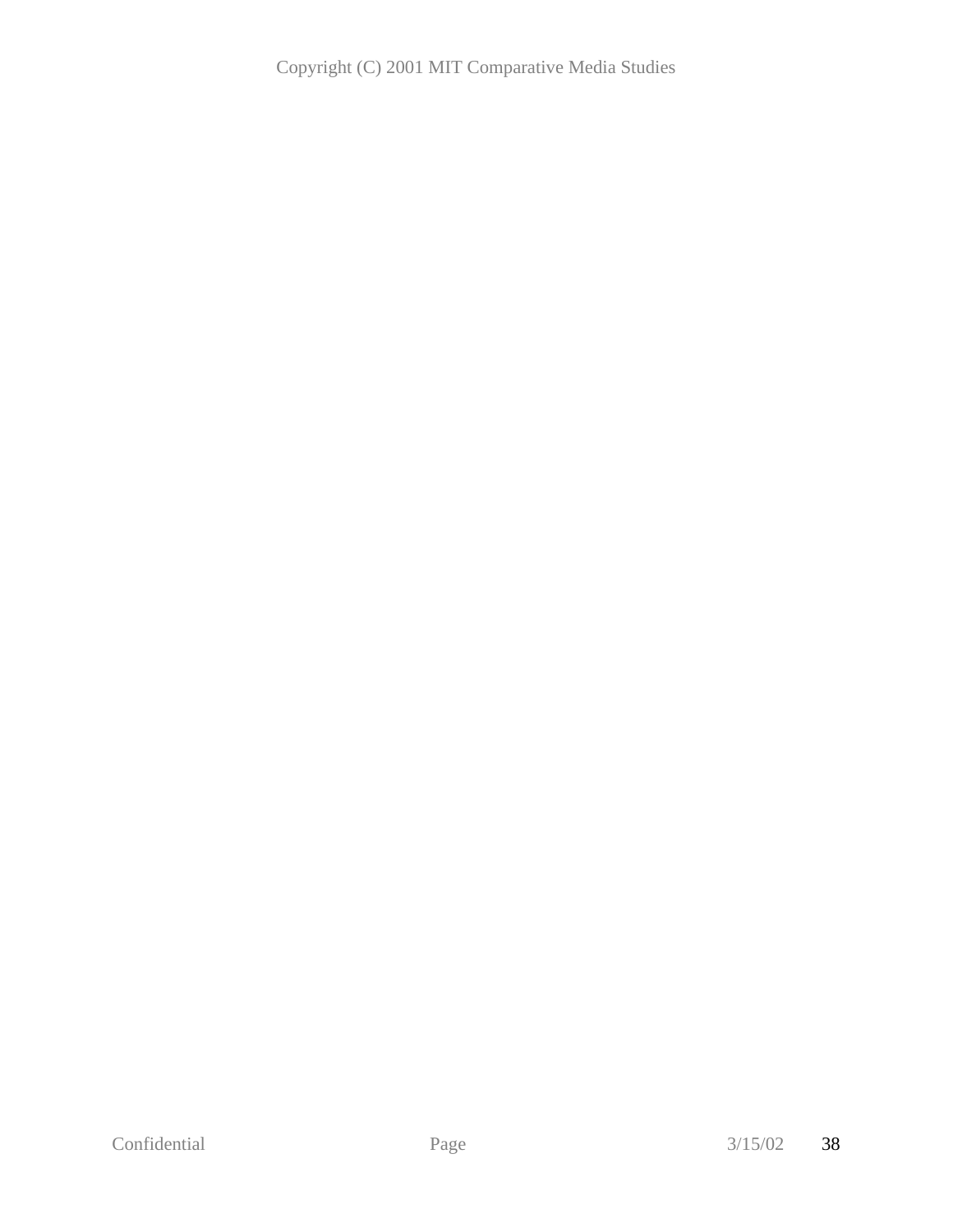#### REFRACTION

|                         | from snells law                                                                                                          |
|-------------------------|--------------------------------------------------------------------------------------------------------------------------|
|                         | $h_1 \sin \Theta_1 = h_2 \sin \Theta_2$ and $h_1 \sin \Theta_4 = h_2 \sin \Theta_3$                                      |
| this being a<br>$h, 21$ | glass-air Interface                                                                                                      |
| $+$ hus                 | $\begin{bmatrix} \sin \Theta_1 & n_2 \sin \Theta_2 \\ \sin \Theta_4 & n_2 \sin \Theta_3 \end{bmatrix}$<br>$-83$<br>$-84$ |

because we have AABD we write  $\pi = \angle ADB + \angle BAD + \angle ABD$ by inspection...  $\angle ABD + \theta_2 = \Theta_4$  and  $\angle BAD + \theta_2 = \Theta_1$  $t_{\text{max}} = \pi \cdot \angle A \circ \delta \cdot (\Theta - \Theta_{\lambda}) \cdot (\Theta_{\nu} - \Theta_{\lambda})$ by inspection we see  $\pi$ =  $S+2AOD$ Thus ...  $S=(\sigma_1-\sigma_2)+(\sigma_4-\sigma_3)\sigma_8$  $6.49 - 6.8$  $\Theta_1$  = arctin  $(n_n sin \Theta_n)$  =  $\kappa = \delta$  $\Theta$ , + arctin  $(n_1 \sin(\kappa - \Theta_1)) - \kappa \cdot \delta$  $\Theta_i$  + arctin ( $n_i$  (sind cas  $\Theta_i$  - casd sid $\Theta_i$ )) - d= 8  $\Theta_i$ + arctic  $(n_2$  (sink (1-sin  $\Theta_i$ )  $\sim$  cos x sin $\Theta_i$ )) -x=5  $\Theta_i$ + arcsin (  $sin\alpha$   $(n_a^2-sin^2\mathcal{O}_2^*)$ <sup>K</sup> - cood  $sin\mathcal{O}_i$ ) =  $\delta$ Lecouve we have *AABE* we write...  $\Upsilon$  = LABE + LEAB + LAEB or  $\pi$  = LABE + LEAB + a because  $EF \perp \overline{CB}$  and  $\overline{EG} \perp \overline{AC}$  we know that  $\angle ABC = \frac{1}{2} \times -\Theta_3$  and  $\angle EAB = \frac{1}{2} \times -\Theta_3$  $therefore \pi = (\% - \Theta) + (\% - \Theta) * \kappa$ or  $x = \theta_1 + \theta_2$   $\theta_3$  1